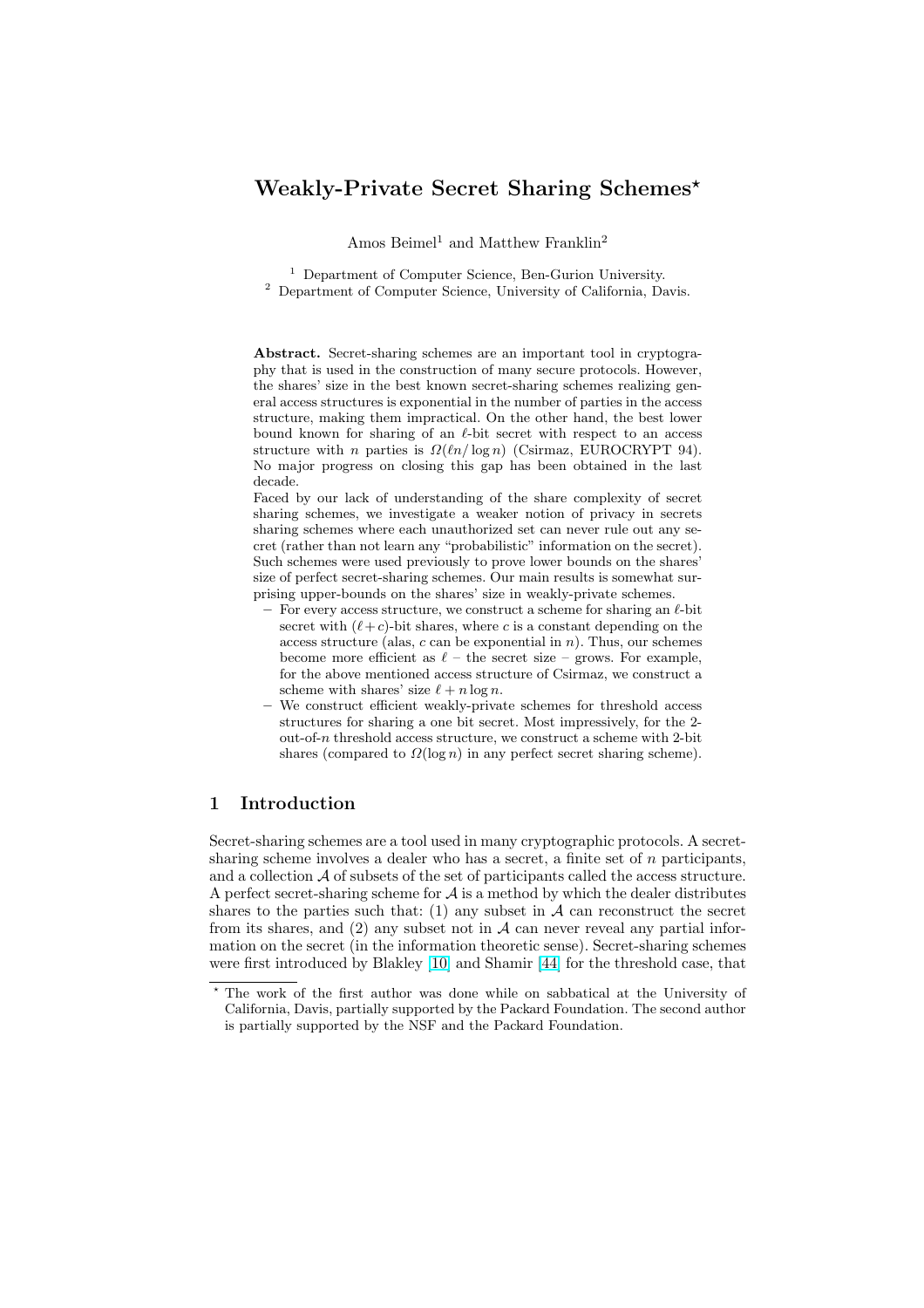is, for the case where the subsets that can reconstruct the secret are all the sets whose cardinality is at least a certain threshold. Secret-sharing schemes for general access structures were introduced by Ito, Saito, and Nishizeki [28]. More efficient schemes were presented in, e.g., [9,45,15,30,46,25]. Originally motivated by the problem of secure information storage, secret-sharing schemes have found numerous other applications in cryptography and distributed computing, e.g., Byzantine agreement [42], secure multiparty computations [8,18,19], [thr](#page-18-0)eshold cryptography [23], access control [40], a[nd](#page-18-0) [att](#page-19-0)[rib](#page-18-0)[ute b](#page-19-0)[ased](#page-18-0) encryption [26].

A major problem with secret-sharing schemes is that the shares' size in the best known secret-sharing schemes realizing general access structures is exponential in the number of p[arti](#page-19-0)es in the access structure (e.g., in th[e schem](#page-18-0)es based on monotone spa[n pr](#page-18-0)ograms [30] pres[ent](#page-19-0)ed in 1993). Thus, the known cons[truc](#page-18-0)tions for general access structures are impractical. This is true even for explicit access structures (e.g., access structures whose characteristic function can be computed by a small uniform circuit). On the other hand, the best known lower bounds on the shares' size for sha[ring](#page-19-0) a secret with respect to an access structure (e.g., in  $[31,9,17,12,24,20,21,11,41]$  are far from the above upper bounds. The best lower bound was proved by Csirmaz  $[20]$  in 1994, proving that, for every n, there is an access structure with  $n$  parties such that sharing an  $\ell$ -bit secrets requires shares of length  $\Omega(\ln/\log n)$ . The question if there exist more efficient schemes, or [if t](#page-19-0)[here exists an access](#page-18-0) [str](#page-19-0)ucture that does not have (space) efficient schemes remains open. The following widely [be](#page-18-0)lieved conjecture was made by the first author in 1996 [3]:

Conjecture 1. There exists an  $\epsilon > 0$  such that for every positive integer n there is an access structure with  $n$  parties, for which every secret sharing scheme distribut[es](#page-17-0) shares of length exponential in the number of parties n, that is,  $2^{\epsilon n}$ .

Proving (or disproving) this conjecture is one of the most important open questions concerning secret sharing. No major progress on proving or disproving this conjecture has been obtained in the last decade.

Faced by our lack of understanding of the share complexity of secret sharing schemes, we investigate a weaker notion of privacy of secrets sharing schemes where each unauthorized set can never rule out any secret (rather than not learn any "probabilistic" information on the secret). Our belief is that studying these schemes will shed light on perfect secret-sharing schemes and the techniques needed to prove lower bounds and upper bounds for them. Our main results is somewhat surprising upper-bounds on the shares' size in weakly-private secretsharing schemes.

Weakly-private scheme were studied implicitly and explicitly in previous papers. They were first studied in [16], where it is proved that ideal weakly-private secret-sharing schemes are perfect (a scheme is ideal if the domain of shares of each party is the same as the domain of shares). Thus, relaxing the privacy requirement does not help for ideal schemes. The relation between perfect secret sharing and weakly-private secr[et](#page-18-0) sharing was further discussed in [29]. Lower bounds for secret-sharing schemes were proved in [35] using combinatorial arguments; their results actually apply to weakly-private schemes. In particular, they show that the size of the share of each (non-redundant) party in a weaklyprivate scheme is at least the size of the secret (such result was proved [for](#page-19-0) perfect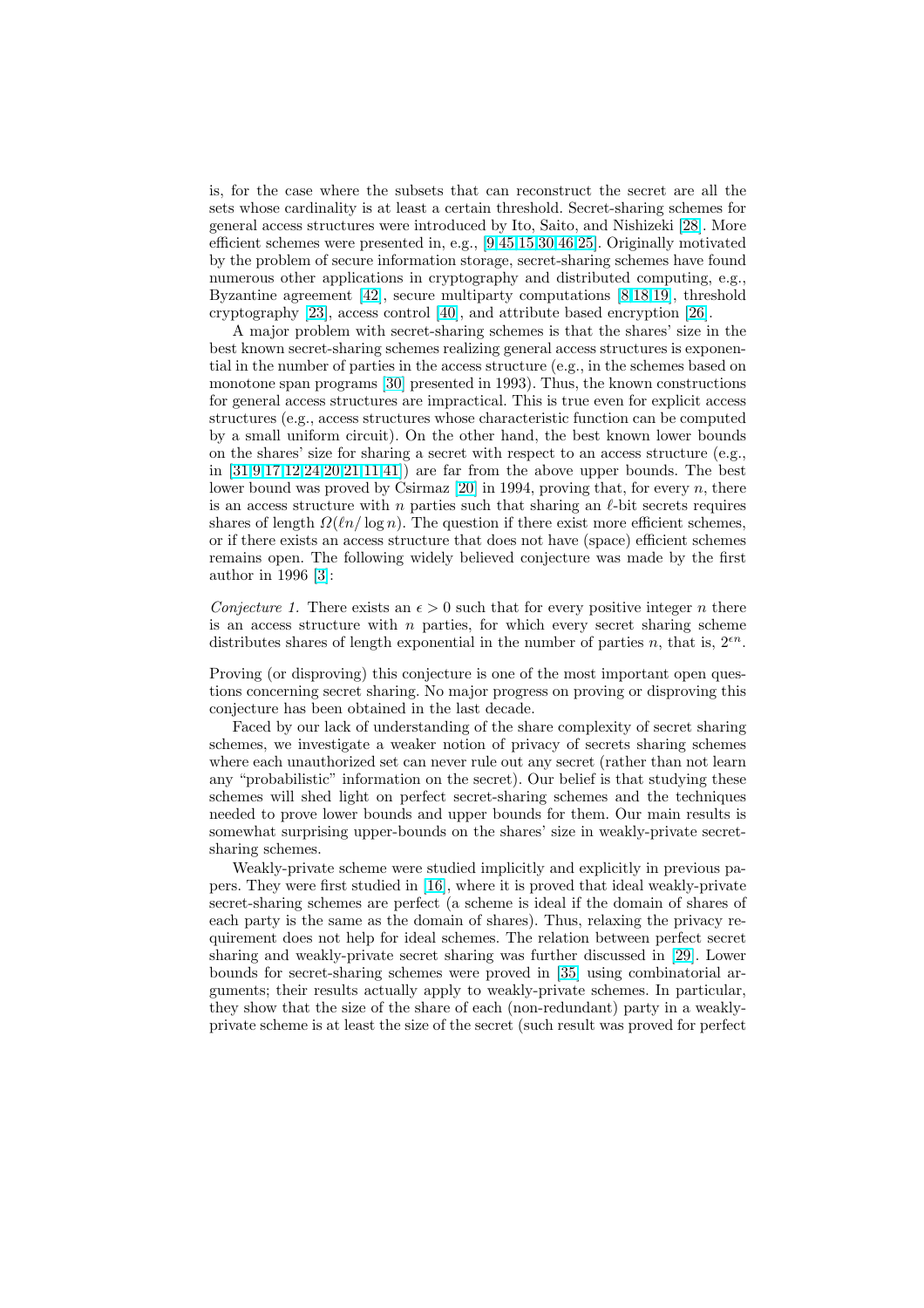schemes in [31]). Weakly-private secret-sharing schemes were used in [43,7] to prove lower bounds on the shares' size of perfect secret-sharing schemes of a certain (matroidial) access structure.

Our main motivation studying weakly-private secret-sharing schemes is to understand w[hat](#page-19-0) makes them hard (if they are hard). The strongest lower [bo](#page-19-0)[un](#page-18-0)ds for secret-sharing schemes [17,12,24,20,21] consider the shares as random variables and use entropy arguments to prove the lower bounds. In particular, the proofs rely on the perfectness (or near perfectness) of the schemes. We raise the question if this requirement is essential for proving lower bounds for secretsharing schemes. This can [help in underst](#page-18-0)anding what techniques can be used to prove such lower bounds. While more direct combinatorial methods used to prove lower bounds for weakly-private secret-sharing schemes (e.g., in [43,35,7]) are more intuitive, they might not be strong enough to prove super-polynomial lower-bounds.

To understand this question, let us consider two additional cryptographic protocols. Blundo et al. [13] proved a lower bound on the size of the [shares](#page-19-0) [in](#page-18-0) perfectly private key distribution schemes using entropy arguments. Beimel and Chor [5] showed that the same lower bound holds even for weakly-private key distribution schemes. A similar phenomenon is true for 2-party secure computation in the honest-but-cu[riou](#page-18-0)s model. Kushilevitz [36] characterizes the functions that can be computed privately in this model; in particular, a function can be comp[ute](#page-18-0)d in the honest-but-curious 2-party model with weak privacy if and only if it can be computed with perfect privacy.<sup>3</sup> As we have seen that weak privacy suffices for proving lower bounds and impossibility [res](#page-19-0)ults for some cryptographic tasks, it is natural to ask if this is the case for secret-sharing schemes.

### 1.1 Our Results

Our main results in this paper are somewhat surprising upper-bounds on the shares' size in weakly-private secret-sharing schemes. In addition we prove some lowers bounds.

A generic construction of weakly-private schemes. For every access structure, we construct a scheme for sharing an  $\ell$ -bit secret with  $(\ell + c)$ -bit shares, where  $c$  is a constant depending on the access structure (alas,  $c$  can be exponential in  $n -$  the number of the parties in the access structure). For comparison, in the best known constructions of perfect secret-sharing schemes realizing an arbitrary access structure, the size of the shares is  $\ell c'$ , where c' is a constant (which can also be exponential in  $n$ ).

Let us consider a few examples. Capocelli et al. [17] proved that there is an access structures with 4 parties such that in every perfect secret-sharing scheme realizing it with  $\ell$ -bit secrets, the shares of at least one party is at least 1.5 $\ell$ -bit strings. In contrast, we show how to realize this access structures by a weaklyprivate scheme with  $(\ell + 2)$ -bit shares. Csirmaz [20] [prov](#page-18-0)ed that for every  $n \in \mathbb{N}$ 

<sup>&</sup>lt;sup>3</sup> The notion of weak privacy in [36] is different than ours; however, the impossibility result for our definition of weak privacy follows from the proof in that paper. See treatment in [4].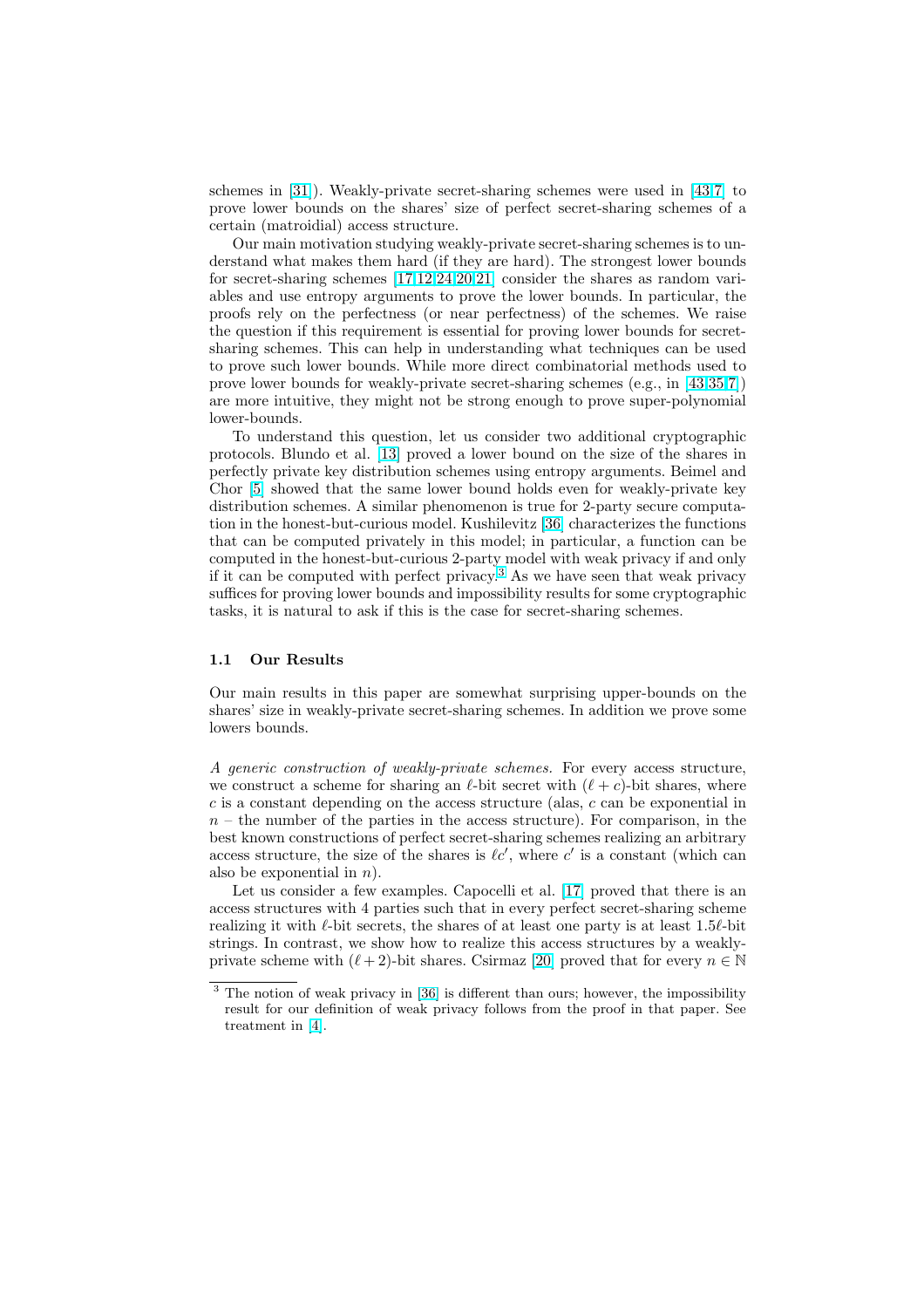there is an access structures  $\mathcal{A}_n$  with n parties such that in every perfect secretsharing scheme realizing  $\mathcal{A}_n$  with  $\ell$ -bit secrets, the shares of at least one party are  $\Omega((n/\log n)\ell)$ -bit strings. In contrast, we show how to realize this access structures by a weakly-private scheme in which the shares are  $(\ell + n \log n)$ -bit strings. In particular, if we take  $\ell = n \log n$ , then in any perfect scheme the shares are  $\tilde{\Omega}(\ell^2/\log^2 \ell)$ -bit strings, while in the weakly-private schemes we construct the shares are  $2\ell$ -bit strings.

As discussed above, one of the motivations for weakly-private secret-sharing schemes is for proving lower bounds on perfect schemes. For example, Kurosawa and Okada [35] have used combinatorial arguments to prove an inferior version of the above mentioned result of [17]. However, their proof applies to weaklyprivate schemes and our results show that using weakly-private schemes one cannot hope to prove a lower bound of  $\ell + \omega(1)$ . Beimel and Livne [7] (improving on Seymour [\[43](#page-19-0)]) proved lower bounds of the shares' size in a matroidial access structure  $M$  with 7 parties. On o[ne h](#page-18-0)and, the shares in the best known perfect secret-sharing scheme realizing M with with  $\ell$ -bit secrets are 1.5 $\ell$ -bit strings [38]. On the other hand, by our result, there is secret-sharing scheme rea[liz](#page-18-0)ing  $\mathcal M$  with with  $\ell$ -bit se[cret](#page-19-0)s and  $(\ell + 16)$ -bit shares. Thus, if the lower bound for perfect scheme realizing M can be improved to  $\ell + \omega(1)$ , then such proof must use the fact that the scheme is perfect (e.g., generalize the combinatorial proof of [[7\] to](#page-19-0) use some additional ideas).

In addition, we present a construction, due to Yuval Ishai [27], giving efficient weakly-private secret-sharing schemes for a doubly exponential number of access structures. Specifically, for every  $n \in \mathbb{N}$  $n \in \mathbb{N}$  $n \in \mathbb{N}$ , there are  $2^{2^{n^*}}$  access structures with  $2n$ parties that have a weakly-private scheme for sharing a 1-bit secret using shares of length  $O(n^3)$ . This should be contrasted with perfect secr[et s](#page-18-0)haring schemes where efficient schemes for sharing a 1-bit secret are known only for exponentially many access structures.

Weakly-private threshold schemes for sharing one bit. The most important secretsharing schemes are threshold secret-sharing schemes. Shamir [44] shows that there are very efficient perfect t-out-of-n secret-sharing schemes for sharing  $\ell$ bit secrets when  $\ell \geq \log n$ , namely the shares are  $\ell$ -bit strings as well. However, the best known perfect  $t$ -out-of-n schemes for sharing a 1-bit secret (when  $2 \leq t \leq n-1$ ) use log *n*-bit shares (e.g., in Shamir's scheme).<sup>4</sup> Kilian and Nisan [32] proved that this is unavoidable when  $t \leq \alpha n$  for some [con](#page-19-0)stant  $\alpha < 1$ ; they prove that the shares are at least  $log(n - t + 2)$ -bit strings.

In contrast, we construct efficient weakly-private schemes for threshold access structures for sharing a 1-bit secret. Our most efficient construction is a simple [we](#page-19-0)akly-private 2-out-of-n secret-sharing scheme with 1-bit secrets and 2bit shares. For larger values of t, we construct weakly-private  $t$ -out-of-n schemes for sharing 1-bit secrets with  $O(t)$ -bit shares. In particular, our scheme improves the share size when  $t \leq \log n - 2 \log \log n$ . These schemes have the additional nice property that they are anonymous, that is, the reconstruction of the secret does not depend on the identity of the authorized set. Anonymous secret-sharing schemes were introduced by [47], and were further studied in [14,33,39].

<sup>&</sup>lt;sup>4</sup> For  $t = 2$  and  $t = n - 1$ , we can use the formula-based scheme of [9].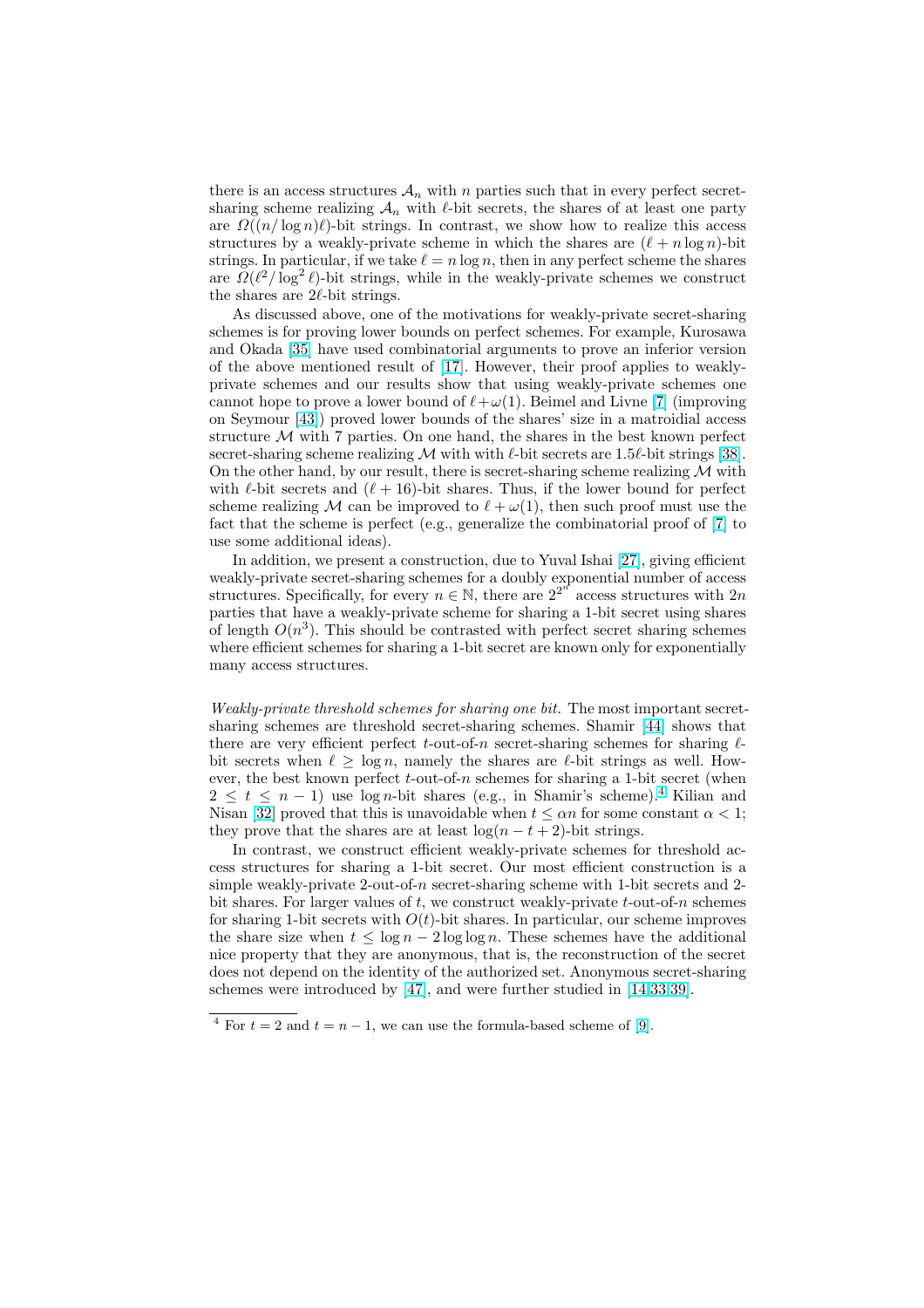We present an additional construction of weakly-private threshold scheme that is efficient for big thresholds. When n is a prime-power and  $n > t/2$ , we construct a weakly-private  $t$ -out-of-n scheme that is better than the known perfect schemes, that is, our scheme uses a domain of shares of size  $n - 1$  when  $t \approx n/2$  and a domain of size  $3n/4$  when  $t = n - 1$  (the size of the domain of shares in the best known perfect secret-sharing scheme is at least  $n$ ). We remark that the size of the shares in the optimal perfect  $(n - 1)$ -out-of-n schemes for sharing a 1-bit secret is unknown as the lower bound of [32] for this case on the size of the domain of shares is 3, and the upper bound is  $n$ .

Our last result is a lower bound on the size of shares in weakly-private t-outof-n schemes for sharing a 1-bit secret. We prove that in this case the secrets are ot-*n* schemes for sharing a 1-bit secret. We prove the taken from a domain of size min  $\left\{t, \Omega(\frac{\log \log (n-t)}{\log \log \log(n-t)})\right\}$  $\frac{\log \log(n-t)}{\log \log \log(n-t)}$  $\frac{1}{\sqrt{2}}$ . [For](#page-19-0) anonymous weaklyprivate t-out-of-n schemes for sharing a 1-bit secret we prove a much stronger<br>lower bound of min  $\{2t, \sqrt{(n-t)/2}\}\)$ . This should be compared to the lower ig . This should be compared to the lower bound of  $n - t + 2$  for perfect t-out-of-n schemes for sharing a 1-bit secret.

Are weakly-private schemes suitable for proving lower bounds? Our results suggest that weakly-private schemes are indeed weaker than perfect schemes. The ideas used in constructing our weakly-private schemes guarantee the weak privacy, but they are far from providing perfect privacy or statistical privacy. We conclude that weakly-private secret-sharing schemes are not useful for proving lower bounds for large domains of secrets (e.g., for proving that the information rate of an access structure is bounded from 1). The situation is less clear for secret sharing of a 1-bit secret. In this case the share complexity of weaklyprivate secret schemes is still open; weakly-private secret-sharing schemes might be useful for proving lower bounds for perfect scheme for sharing a 1-bit secret. The efficient weakly-private schemes for the doubly exponential family and the efficient weakly-private threshold schemes might discourage such belief.

Alternative notions of "weaker" secret sharing. In this work we discuss weaklyprivate secret-sharing schemes as a relaxation of perfect secret-sharing schemes. Below we mention a few other relaxations of perfect secret-sharing schemes; all these relaxations are incomparable to weakly-private secret-sharing schemes. A notion that is related is statistical secret-sharing schemes, considered in, e.g., [6,22]. In these schemes the privacy and possibly also the correctness are only statistical. Another related notion is computational secret-sharing schemes, considered in [49,34,2,48]. In these schemes, unauthorized sets of parties cannot distinguish in polynomial time between the different secrets.

Organization. In Section 2 we define perfect and weakly-private secret-sharing schemes. In S[ection](#page-19-0) [3](#page-17-0) [we](#page-19-0) present the construction of the generic weakly-private secret-sharing scheme for arbitrary access structures, and in Section 4 we describe efficient weakly-private secret-sharing schemes for doubly exponential number of access structures. In Secti[on](#page-5-0) 5 we construct weakly-private threshold schemes for sharing 1-bit secret[s, a](#page-6-0)nd in Section 6 we prove lower bounds for them.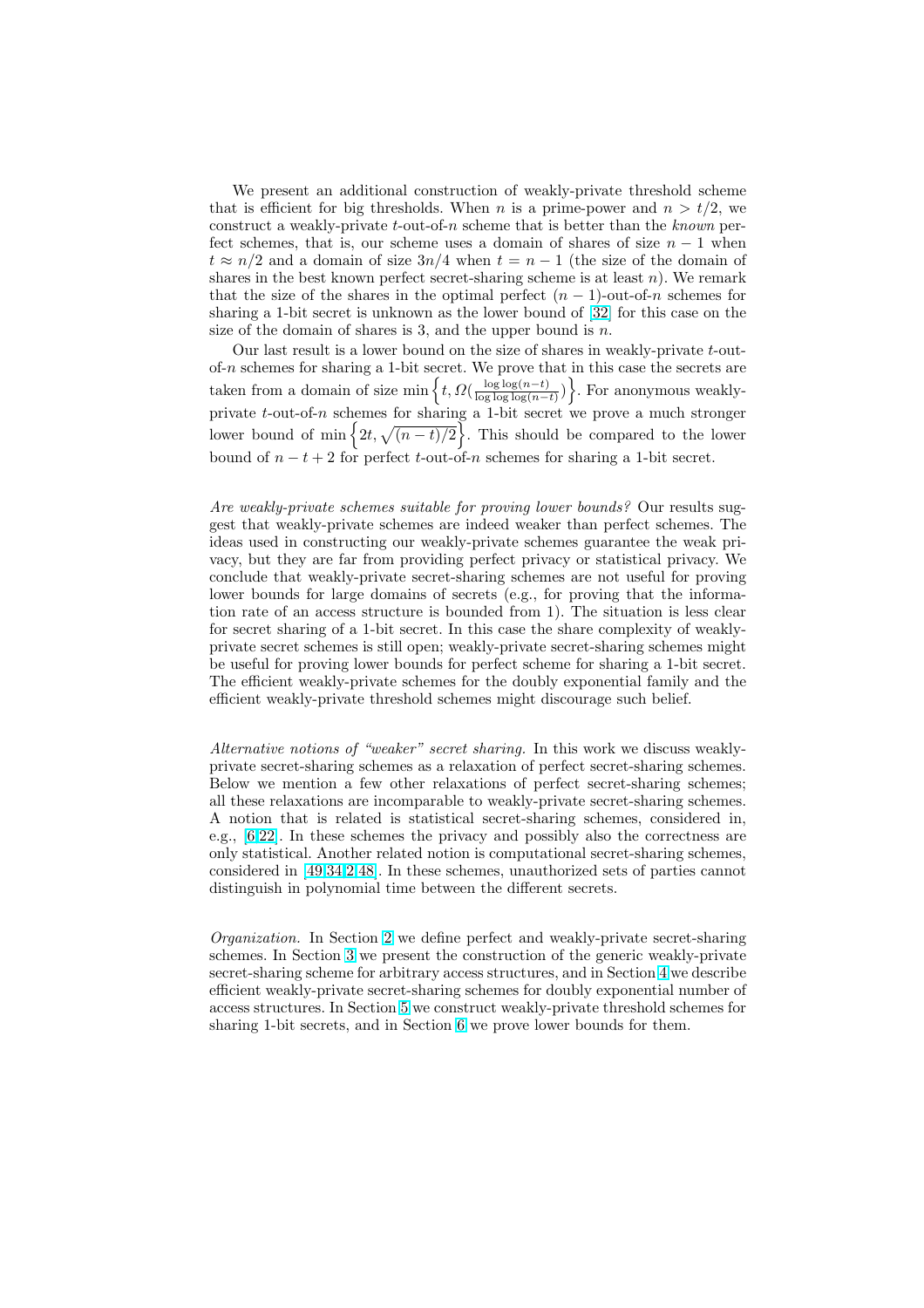# <span id="page-5-0"></span>2 Definitions and Notations

In this section we define perfect secret sharing and weakly-private secret sharing. We start by defining an access structure – the collection of sets that should be able to reconstruct the secret.

**Definition 1 (Access Structure).** Let  $U = \{P_1, \ldots, P_n\}$  be a set of parties. A collection  $A \subseteq 2^U$  is monotone if  $B \in \mathcal{A}$  and  $B \subseteq C$  imply that  $C \in \mathcal{A}$ . An access structure is a monotone collection  $A \subseteq 2^U$  of non-empty subsets of U. Sets in A are called authorized, and sets not in A are called unauthorized.

Definition 2 (Perfect Secret-Sharing Schemes). Let S be a finite set of secrets, where  $|S| \geq 2$ , and R be a set of random strings. An n-party secretsharing scheme  $\Pi$  with domain of secrets S is a mapping from  $S \times R$  to a set of n-tuples  $S_1 \times \cdots \times S_n$ , where  $S_i$  is called the share-domain of  $P_i$ . A dealer shares a secret  $s \in S$  among the n parties according to  $\Pi$  by first sampling a random string  $r \in R$  (according to some given distribution), computing the vector of shares  $\Pi(s, r) = \langle s_1, \ldots, s_n \rangle$ , and then privately communicating each share  $s_i$  to the party  $P_i$ . We say that  $\Pi$  realizes an access structure  $\mathcal{A} \subseteq 2^U$  if the following two requirements hold:

- CORRECTNESS. The secret  $s$  can be reconstructed by any authorized set of parties. That is, for any set  $B \in \mathcal{A}$  (where  $B = \{P_{i_1}, \ldots, P_{i_{|B|}}\}\)$ , there exists a reconstruction function  $RECON_B : S_{i_1} \times \cdots \times S_{i_{|B|}} \rightarrow S$  such that  $\text{RECON}_B(\Pi_B(s, r)) = s$  for every  $s \in S$ , every  $r \in R$ , and every possible value of  $\Pi_B(s,r)$ , the restriction of  $\Pi(s,r)$  to its B-entries.
- Privacy. Every unauthorized set can never learn anything about the secret (in the information theoretic sense) from their shares. Formally, for any set  $C \notin \mathcal{A}$ , for every two secrets  $a, b \in S$ , and for every possible  $|C|$ -tuple of shares  $\langle s_i \rangle_{P_i \in C}$ : Pr[  $\Pi_C(a, r) = \langle s_i \rangle_{P_i \in C}$  ] = Pr[  $\Pi_C(b, r) = \langle s_i \rangle_{P_i \in C}$  ].

In this work we concentrate on weakly-private secret-sharing schemes, where an unauthorized set can never rule out any secret.

Definition 3 (Weakly-Private Secret-Sharing Schemes). We say that a secret-sharing scheme  $\Pi$  weakly realizes an access structure  $\mathcal{A} \subseteq 2^U$  if it satisfies the correctness requirement of Definition 2 and it satisfies the following weak privacy requirement:

WEAK PRIVACY. Every unauthorized set can never rule out any secret from its shares. Formally, for any set  $C \notin \mathcal{A}$ , for every two secrets  $a, b \in S$ , and for every possible |C|-tuple of shares  $\langle s_i \rangle_{P_i \in C}$ : Pr[  $\Pi_C (a, r) = \langle s_i \rangle_{P_i \in C}$  ] > 0 if and only if  $\Pr[\Pi_C(b,r) = \langle s_i \rangle_{P_i \in C}] > 0.$ 

In this work we measure the share complexity of a scheme either as the length of the strings representing the shares or as the size of the domain of shares. The latter is used mainly when we discuss threshold schemes.

Definition 4 (Possible Vectors of Shares). Let Π be a secret-sharing scheme and A be a set of parties. We say that a vector of shares  $\langle s_i \rangle_{P_i \in A}$  is possible with secret a for A in  $\Pi$  if  $\Pr[\Pi_A(a,r) = \langle s_i \rangle_{P_i \in A}] > 0.$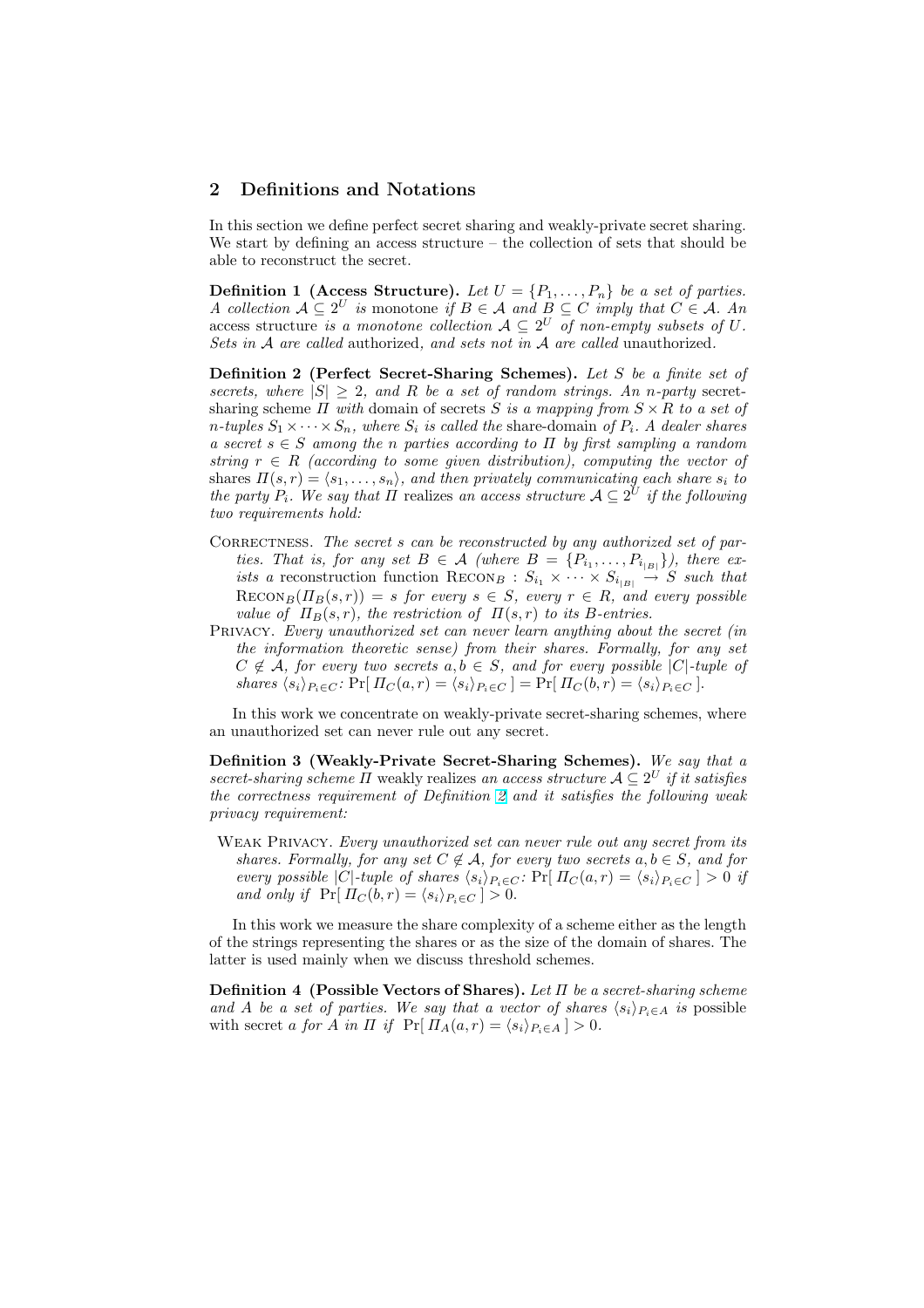<span id="page-6-0"></span>The most important secret-sharing schemes are threshold schemes, where the authorized sets are all sets whose size is at least some given threshold.

Definition 5 (t-out-of-n Secret Sharing). A secret-sharing scheme  $\Pi$  is a t-out-of-n secret-sharing scheme if it realizes the access structure  $\mathcal{A}_{t,n} \stackrel{\text{def}}{=}$  ${A \subseteq {P_1, \ldots, P_n} : |A| \ge t}$ . We say that a secret-sharing scheme  $\Pi$  is a weaklyprivate t-out-of-n secret-sharing scheme if it weakly realizes  $A_{t,n}$ .

In the definition of secret-sharing schemes we say that for every set  $B$  there is a reconstruction function  $RECON_B$  that takes the shares of the parties of B and reconstructs the secret. That is, the reconstruction function can use the identities of the parties of B. For example, in Shamir's scheme the parties in every set  $B$  of size t reconstruct the secret by applying a linear function to their shares; the coefficients in this linear function depend on the set  $B$ . A scheme is anonymous if the reconstruction is done as a function of the shares without knowing the identities of the parties in B. The following definition, which is equivalent to the definition of [14], captures this intuition by requiring that if a vector of shares is possible given a secret s, then every possible permutation in the order of the coordinates in this vector is possible given s.

**Definition 6 (Anonymous t-out-of-n Secret Sharing).** We say that a perfect or weakly-private t-out-of-[n](#page-18-0) secret-sharing scheme is anonymous if for every  $s \in S$ , every vector of shares  $\langle s_1, s_2, \ldots, s_n \rangle$ , and every permutation  $\pi$ :  $\{1, \ldots, n\} \rightarrow \{1, \ldots, n\}$ , the vector  $\langle s_1, s_2, \ldots, s_n \rangle$  is possible with secret s for  $\{P_1, \ldots, P_n\}$  iff the vector  $\langle s_{\pi(1)}, s_{\pi(2)}, \ldots, s_{\pi(n)}\rangle$  is possible with secret s for  $\{P_1, \ldots, P_n\}.$ 

*Notation.* For a set  $\Sigma$ , let  $\begin{pmatrix} \Sigma \\ \langle t \rangle \end{pmatrix}$  be the collections of subsets of  $\Sigma$  of size less than t and let  $\binom{\Sigma}{t}$  be the collections of subsets of  $\Sigma$  of size exactly t. For an integer  $n \in \mathbb{N}$ , let  $[n] \stackrel{\text{def}}{=} \{1, \ldots, n\}$ .

# 3 A Generic Construction of Weakly-Private Secret-Sharing Schemes

In this section we show that weakly-private schemes can be more efficient than perfect schemes. We construct for every access structure  $A$  a weakly-private secret-sharing scheme realizing  $A$  with shares whose size is linear in the size of the domain of secrets (but possibly exponential in the number of parties).

**Theorem 1.** For every access structure  $\mathcal{A}$  with n parties there is some constant c such that for every  $\ell \in \mathbb{N}$  there exists a weakly-private secret-sharing scheme realizing A with  $\ell$ -bit secrets and  $(\ell + c)$ -bit shares for each party (however, c may be exponential in n).

The theorem is proven in Lemma 1. For comparison, the size of the shares in the best known constructions of perfect secret-sharing schemes realizing an arbitrary access structure, the size of the shares is  $\ell \cdot c'$ , where c' is a constant that can also be exponential in  $n$ .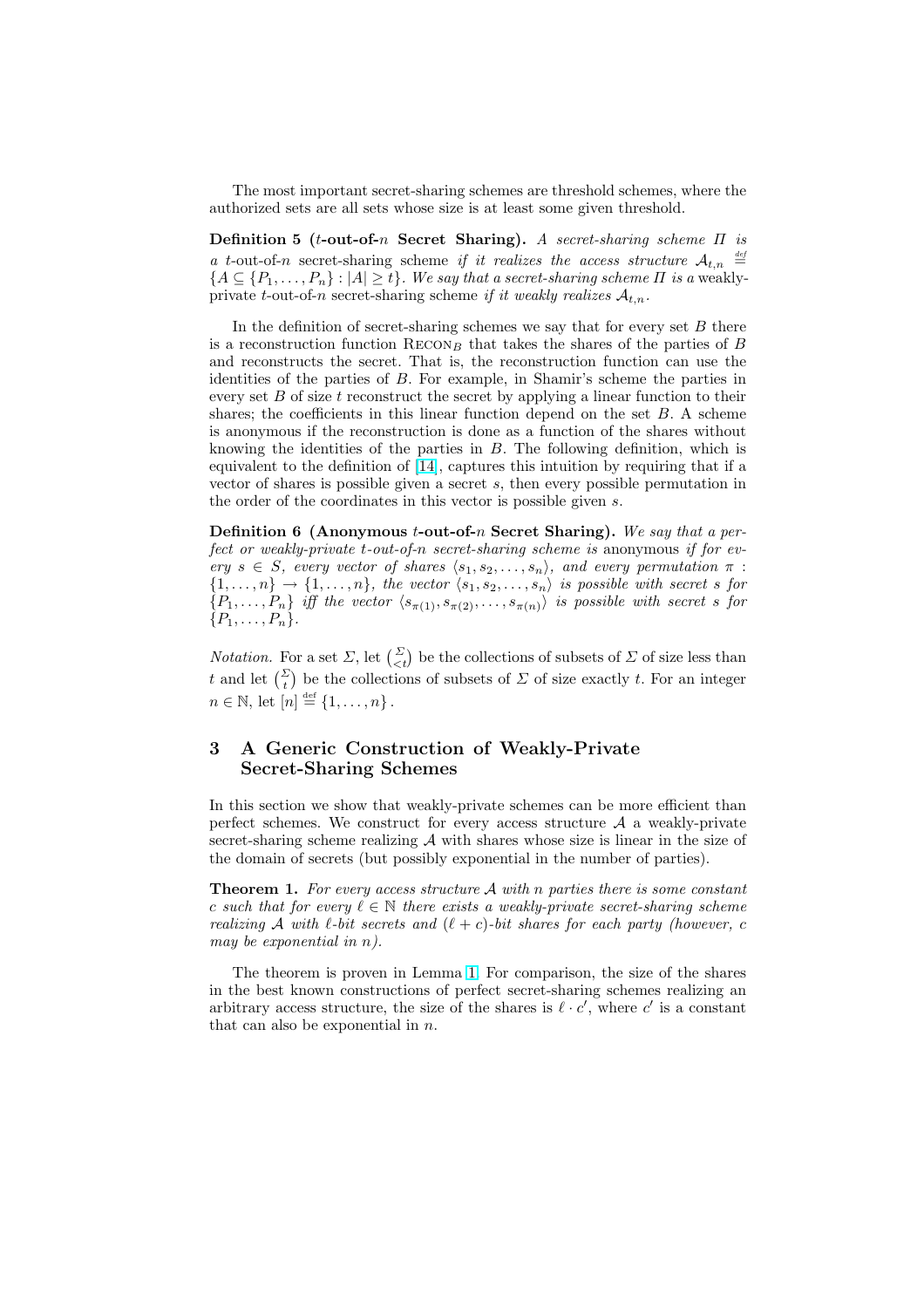Define the following sets of vectors of shares for a secret  $s \in \{0,1\}^{\ell}$  are:  $\{P_1\}$ -Vectors:  $\langle \langle a, r \rangle, \langle \overline{a}, s \rangle \rangle$ , for every  $r \in \{0, 1\}^{\ell}$  and every  $a \in \{0, 1\}$ .  $\{P_2\}$ -Vectors:  $\langle \langle a, s \rangle, \langle a, r \rangle \rangle$  for every  $r \in \{0, 1\}^{\ell}$  and every  $a \in \{0, 1\}$ . To share a secret s, choose at random  $i \in \{1,2\}$  and choose a random vector from the  $\{P_i\}$ -vectors.

**Fig. 1.** The weakly-private scheme realizing  $\Gamma$ .

A Warmup. Let  $\Gamma$  be the access structure with two participants  $P_1$  and  $P_2$ and one authorized set  $\{P_1, P_2\}$ . As a warm up, we describe a weakly-private scheme realizing  $\Gamma$ . The scheme we describe is inferior to the best perfect scheme realizing Γ. The main purpose of describing this scheme is to introduce the ideas of the general scheme.

In the scheme we construct, the secret is an  $\ell$ -bit string and the shares are  $(\ell + 1)$ -bit strings. The scheme is described in Fig. 1. In this scheme, in each vector of shares exactly one party holds the secret and the other party holds a random element. Only both parties together know which party holds the secret, thus they can reconstruct the secret and each individual party can never rule out any secret. The vectors of shares are divided to two sets,  $\{P_1\}$ -vectors and  ${P_2}$ -vectors. The  ${P_i}$ -vectors, where  $P_i$  holds a random element, disable  ${P_i}$ from ruling out any secret (where  $i \in \{0, 1\}$ ).

We first explain how  $P_1$  and  $P_2$ , holding shares  $\langle a_1, b_2 \rangle$  and  $\langle a_2, b_2 \rangle$  respectively (where  $a_i$  is a bit and  $b_i$  is either the secret or a random string), reconstruct the secret: If  $a_1 = a_2$ , then the secret is  $b_1$ , otherwise the secret is  $b_2$ . To argue that the scheme is weakly private, note that for every secret  $s \in \{0,1\}^{\ell}$ , Party  $P_i$  can get every share in  $\{0,1\} \times \{0,1\}^{\ell}$  in the  $\{P_i\}$ -vectors.

The construction of the weakly-private schemes. Let  $A$  be an access structure with n parties and  $\ell \in \mathbb{N}$ . We first describe a very simple scheme with  $\ell$ -bit secrets and  $\ell$ -bit shares that has useful properties. To share a secret s, there is a set of vectors of shares for every maximal unauthorized set  $C \notin \mathcal{A}$ , called the C-vectors, which prevent  $C$  from ruling out any secret. In the C-vectors, the share of every  $P_i \notin C$  is the secret s, while the share of each party in C ranges over all the possible shares in  ${0,1}^{\ell}$ . Thus, the number of C-vectors, for a given secret s, is  $2^{\ell|C|}$ .

Clearly, weak privacy holds in the above scheme (that is, every unauthorized set can never rule out any secret). We next argue that every authorized set  $B$ can reconstruct the secret with probability at least  $1/|B| \geq 1/n$  (even when  $\ell \gg n$ ). Let  $B \in \mathcal{A}$  be any authorized set holding a vector of shares v. This vector is a sub-vector of a C-vector for some  $C \notin \mathcal{A}$ . Since B is authorized and C is unauthorized, there must be some  $P_i \in B \setminus C$ , thus  $P_i$  holds s in v. The parties in B, which do not know C, choose  $P_i \in B$  at random and output its share as the secret.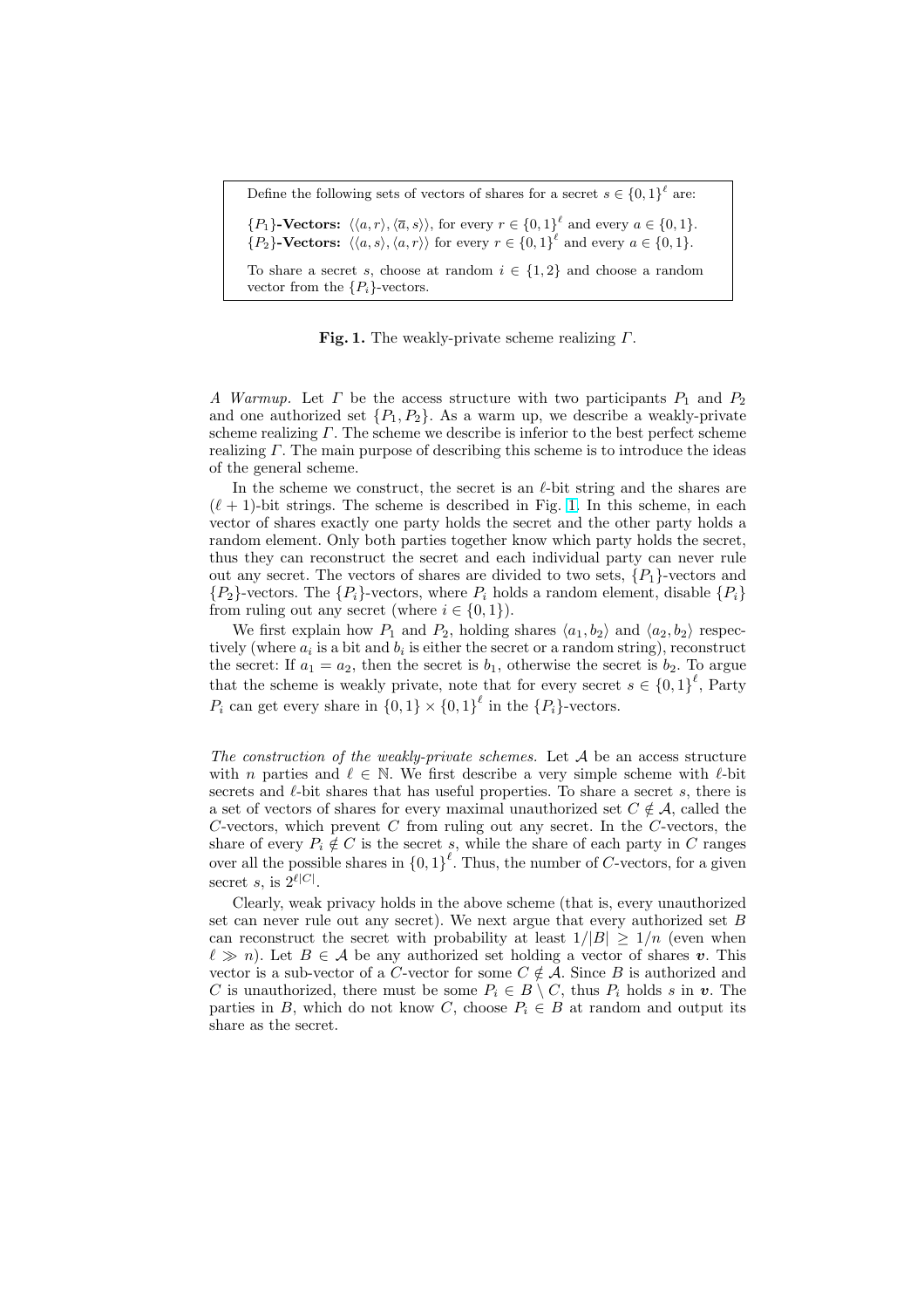```
Let s \in \{0,1\}^{\ell} be the secret.
1. Choose at random a maximal unauthorized set C \notin \mathcal{A}.
2. Share the n-bit string representing C using a weakly-private scheme
    \Pi_{\text{weak}} realizing A. Let a_1, \ldots, a_n be the generated shares.
 3. Choose a random b_i \in \{0,1\}^{\ell} for every P_i \in C and set b_i = s for
    every P_i \notin C.
4. The share of P_i is (a_i, b_i).
```
Fig. 2. A generic weakly-private scheme  $\Pi_{\text{generic}}$  realizing an access structure A.

In the previous scheme, the authorized set B could not know the set C. However, to reconstruct the secret with certainty, the set  $B$  needs to know  $C$ (or at least some  $P_i \in B \setminus C$ ). Thus, we represent C as an n-bit string and share this string using a weakly-private scheme realizing A. That is, we reduced the question of sharing a secret taken from a big domain to sharing a secret from a domain of size  $2^n$ . Such (perfect) schemes, with  $2^{O(n)}$ -bit shares, exist for every access structure (e.g., [28,9,30]). The formal description of the scheme  $\Pi_{\text{generic}}$ appears in Fig. 2. The possible vectors of shares generated in  $\Pi_{\text{generic}}$  when the maximal unauthorized set chosen in Step  $(1)$  of the scheme is C are called the C-vectors.

**Lemma 1.** The gener[ic w](#page-18-0)[eakl](#page-19-0)y-private scheme  $\Pi_{\text{generic}}$ , described in Fig. 2, weakly realizes the access structure A. Furthermore, if  $\Pi_{\text{generic}}$  uses a weaklyprivate scheme  $\Pi_{weak}$  with n-bit secrets and c-bit shares, then, to share  $\ell$ -bit secrets,  $\Pi_{\text{generic}}$  distributes  $(\ell + c)$ -bit shares.

*Proof.* To prove that  $\Pi$ <sub>generic</sub> weakly realizes A, we prove the correctness and weak privacy of the scheme. To reconstruct the secret, an authorized set  $B$ , holding shares  $\langle (a_i, b_i) \rangle_{P_i \in B}$ , reconstructs the set C from the shares  $\langle a_i \rangle_{P_i \in B}$ , finds some  $P_i \in B \setminus C$ , and returns  $b_i$ .

To argue that the scheme is weakly private, consider a maximal unauthorized set C holding shares  $\langle (a_i, b_i) \rangle_{P_i \in C}$  that are possible with some secret  $s_0$ . These shares are possible given any secret s: First, the shares  $\langle a_i \rangle_{P_i \in B}$  are possible in  $\Pi_{weak}$  for the set C. Thus, by the definition of the C-vectors, the shares  $\langle (a_i, b_i) \rangle_{P_i \in B}$  are a restriction of a C-vector that is possible for the secret s.  $\Box$ 

Example 1. Csirmaz [20] proved that for every  $n \in \mathbb{N}$  there is an access structures  $\mathcal{A}_n$  with n parties such that in every perfect secret-sharing scheme realizing  $\mathcal{A}_n$ with  $\ell$ -bit secrets, the shares of at least one party are  $\Omega((n/\log n)\ell)$ -bit strings. The description of the access structure  $\mathcal{A}_n$  is somewhat technical. The only property we need is [tha](#page-18-0)t in  $\mathcal{A}_n$  each party is contained in at most n minimal authorized sets. Thus, by [28], there is a perfect scheme realizing  $A_n$  for sharing *n*-bit secrets using  $O(n^2)$  bit shares. By Lemma 1, there is a scheme weakly realizing  $\mathcal{A}_n$  with  $\ell$ -bit secrets and  $(\ell + n^2)$ -bit shares. If we use Lemma 2 and Lemma 3 (proved in section 3.1), we get a scheme weakly realizing  $\mathcal{A}_n$  with  $\ell$ -bit secrets and  $(\ell + n \log n)$ -b[it s](#page-18-0)hares. In particular, if we take  $\ell = n \log n$ , then in perfect scheme shares are  $\Omega(\ell^2/\log^2 \ell)$ -bit strings, while in the weakly-private schemes we construct the shares are  $2\ell$ -bit strings.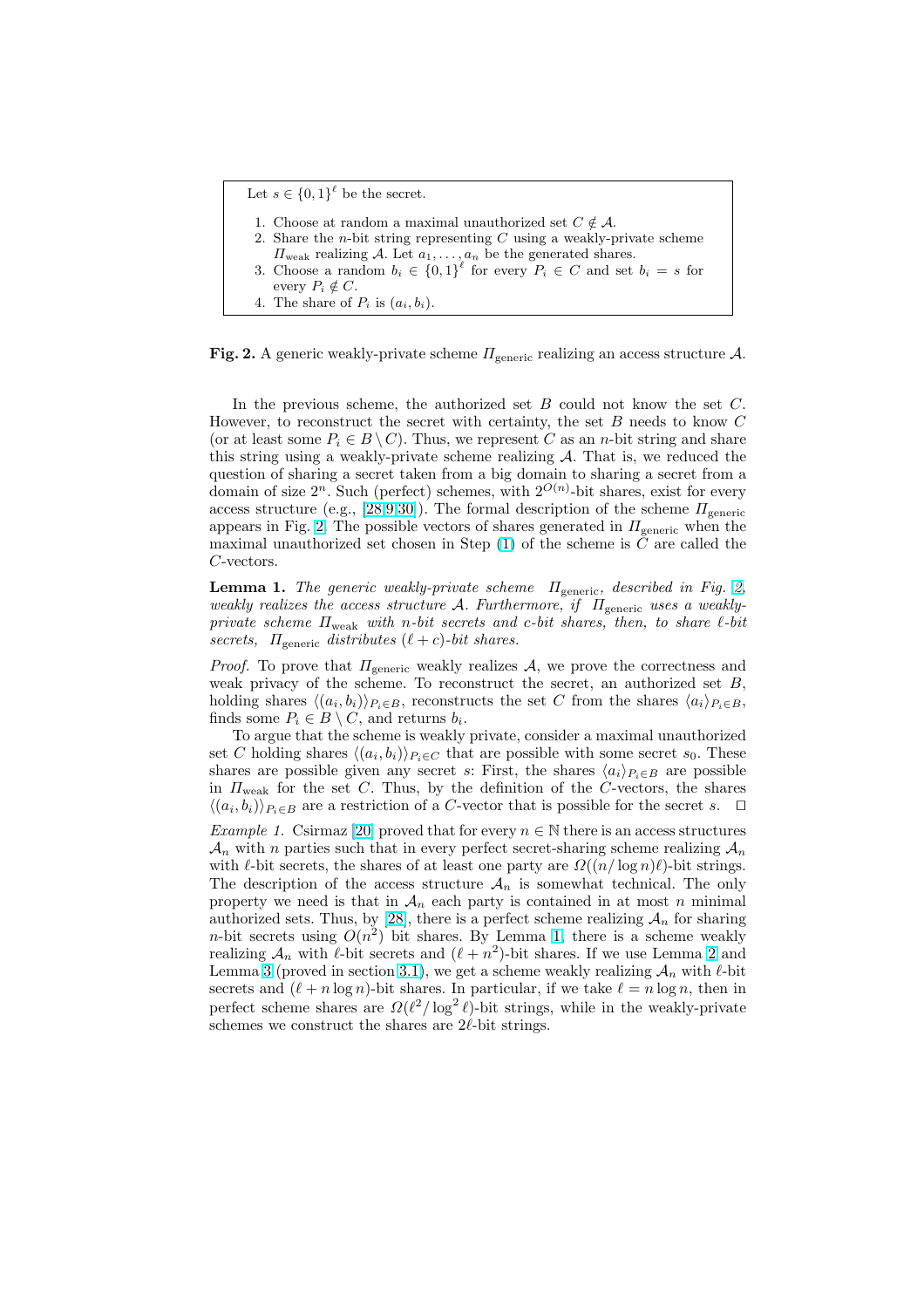#### 3.1 Improvements of the Generic Scheme

In the generic scheme  $\Pi_{\text{generic}}$ , presented in Fig. 2, the shares are  $(\ell + c)$ -bit strings, where  $c$  can be large, that is, it is the size of the shares in a scheme  $\Pi_{\text{weak}}$  realizing  $\mathcal A$  with *n*-bit secrets. In this section we try to reduce the constant c. We observe that in the proof of Lemma 1, the properties required from the secret-sharing scheme  $\Pi_{\text{weak}}$  are the following:

– Every authorized set B can compute the identity of a party  $P_i \in B \setminus C$ , and – Every unauthorized set  $C$  can never rule out that the shared set is  $C$ .

Next we formally define schemes satisfying [th](#page-8-0)ese conditions.

Definition 7 (Weakly-Private Sharing of Unauthorized Sets). Let S be the set of maximal unauthorized sets in A. We say that a secret-sharing scheme  $\Pi$  with domain of secrets S weakly shares the unauthorized sets of an access structure A if it satisfies the following two requirements:

− For any set B ∈ A (where B = { $P_{i_1},...,P_{i_{|B|}}$ }), there exists a reconstruction function  $\text{Recon}_B : S_{i_1} \times \cdots \times S_{i_{|B|}} \to S$  such that for every maximal  $C \in S$ , for every  $r \in R$ , and for every possible value of  $\Pi_B(C, r)$ ,

 $\text{RECON}_B(\Pi_B(C, r)) = P_i$  such that  $P_i \in B \setminus C$ .

– Every unauthorized set can never rule out itself from its shares. Formally, for any maximal unauthorized set  $C \notin \mathcal{A}$ , for every possible  $|C|$ -tuple of shares  $\langle s_i \rangle_{P_i \in C}$ : If there is some maximal unauthorized set  $C_0 \notin A$  such that  $Pr[\Pi_C(C_0,r) = \langle s_i \rangle_{P_i \in C}] > 0$  then  $Pr[\Pi_C(C,r) = \langle s_i \rangle_{P_i \in C}] > 0.$ 

In  $\Pi$ <sub>generic</sub>, if we use a scheme that weakly shares the unauthorized sets of A, then the proof of Lemma 1 remains valid.

**Lemma 2.** Assume that there is a scheme  $\Pi_{\text{set}}$  that weakly shares the unauthorized sets of  $A$  with  $c_{\text{set}}$ -bit shares. To share  $\ell$ -bit secrets, the generic weaklyprivate scheme  $\Pi_{\text{generic}}$ , when using  $\Pi_{\text{set}}$  instead of  $\Pi_{\text{weak}}$ , weakly realizes the access structure A distributi[ng](#page-8-0)  $(\ell + c_{\rm set})$ -bit shares.

We next give an example of weakly-private schemes for sharing unauthorized sets. We first use ideas similar to Ito, Saito, and Nishizeki [28]. They proved that if every party is contained in at most  $d$  minimal sets of an access structure  $A$ , then there is a scheme perfectly realizing  $\mathcal A$  with  $\ell$ -bit secrets and  $\ell d$ -bit shares.

**Lemma 3.** Assume  $A$  is an access structure such that every party is contained in at most d minimal authorized sets of A. Then, there i[s a](#page-18-0) scheme for weakly sharing the unauthorized sets of A distributing  $d \lceil \log n \rceil$ -bit shares.

*Proof.* To share a maximal unauthorized set  $C$ , for every minimal authorized set B, choose a random party  $P_{j_B} \in B \setminus C$ , choose |B| random elements  $\langle s_{i,B} \rangle_{P_i \in B}$ B, choose a random party  $P_{j_B} \in B \setminus C$ , choose |B| random elements  $\langle s_{i,B} \rangle_{P_i \in B}$  such that  $s_{i,B} \in \{0, \ldots, n-1\}$  and  $\sum_{\{i:P_i \in A\}} s_{i,B} \equiv j_B \pmod{n}$ . The share of  $P_i$  is  $\langle s_{i,B} : P_i \in B, B \in A$  is a minimal authorized set). Clearly, this scheme is correct. Furthermore, each maximal unauthorized set can never rule out itself as the parties in C cannot rule out any  $j_B$  for a minimal authorized set B in  $\mathcal{A}.$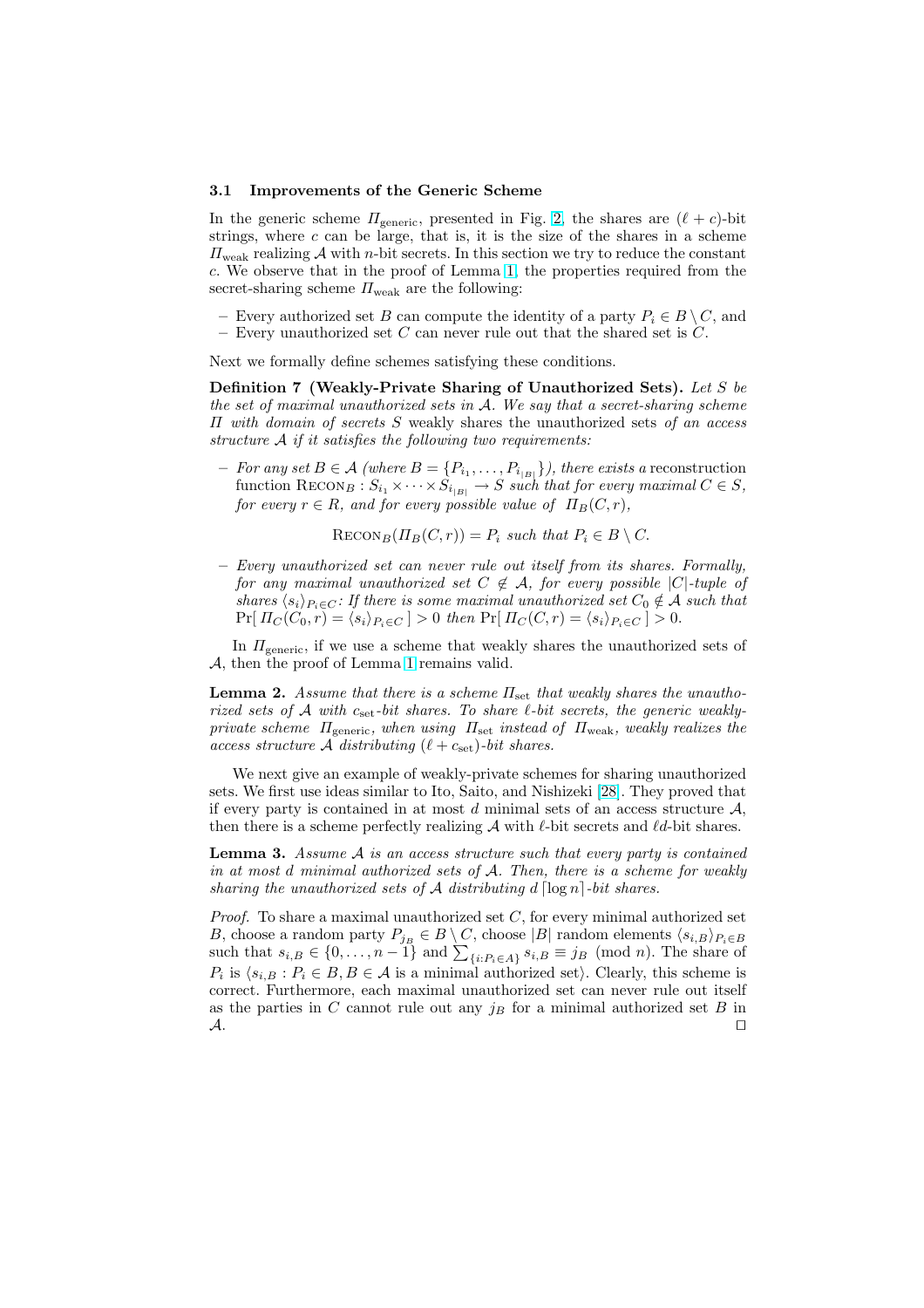# <span id="page-10-0"></span>4 Upper Bounds for Efficient Weakly-Private Sharing of Double Exponential Number of Access Structures

In this section we present a construction due to Yuval Ishai [27] giving an efficient weak secret-sharing schemes with a 1-bit secret for a family of access structures of a doubly exponential size. We first define this family.

Definition 8 (The Access Structure  $\mathcal{A}_{C}$ ). For every n and every  $C \subseteq$  ${0,1}^n$ , we define an access structure  $\mathcal{A}_C$  with 2n parties de[not](#page-18-0)ed  $P_1^0, P_1^1, \ldots, P_n^0, P_n^1$ . For every  $c = \langle c_1, \ldots, c_n \rangle \in \{0,1\}^n$  define a set  $Q_c \stackrel{\text{def}}{=} \{P_1^{c_1}, P_2^{c_2}, \ldots, P_n^{c_n}\}$ . The minimal authorized sets in  $\mathcal{A}_C$  are  $\{Q_c : c \in C\} \cup \{\{P_1^0, P_j^1\} : j \in [n]\}$ .  $\mathcal{L}$ :  $j \in [n]$  $\zeta$ .

**Theorem 2.** For every  $C \subseteq \{0,1\}^n$  there is a weakly-private secret-sharing scheme realizing  $\mathcal{A}_C$  with domain of secrets  $\{0,1\}$  and  $O(n^3)$ -bit shares.

Proof. The idea, again, is that for every unauthorized set we construct a set of vectors that prevent the set from ruling out a secret. Towards this goal, we define the following function: For  $a, b \in \{0, 1\}$  and  $x, y \in \{0, 1\}^n$ , let  $f(a, b, x, y)$ be the function which outputs a if  $x \neq y$  and outputs b otherwise. Informally, the input  $a$  of  $f$  is the secret we want to share, the input  $b$  is a random input, and if we set  $x = y = z$ , we will prevent the set  $Q_z$  from ruling out the secret b. To construct the scheme, we use the randomized encodings of Applebaum, Ishai, and Kushilevitz  $[1]$ . Specifically, the function f can be efficiently encoded by a function  $f'(a, b, x, y), r$  such that:

- 1. The output distribution of  $f'$  induced by a random choice of  $r$  reveals the output of f and no additional information about  $a, b, x, y$ , that is, there are two distribut[ion](#page-17-0)s  $D_0, D_1$  such that
	- (a) If  $f(a, b, x, y) = 0$  then  $f'((a, b, x, y), r)$  is distributed according to  $D_0$ and if  $f(a, b, x, y) = 1$  then  $f'(a, b, x, y), r$  is distributed according to  $D_1$ , and
	- (b) The distributions  $D_0$  and  $D_1$  have a disjoint support.
- 2. The length of the output of  $f'$  is  $O(n^3)$ , and
- 3. Each output bit of  $f'$  depends on at most a single bit of  $(a, b, x, y)$ .

In particular, if the *i*th bit of  $f'$  depends on  $x_j$  and we fix r, then we can compute the *i*th bit of  $f'$  from r and  $x_j$  without knowing the other bits of x (or knowing  $a, b, y$ .

For any subset  $C \subseteq \{0,1\}^n$ , we describe in Fig. 3 a weakly-private scheme For any subset  $C \subseteq \{0,1\}^n$ , we describe in Fig. 3 a weakly-private scheme<br>realizing  $\mathcal{A}_C$ . First note that every pair  $\{P_j^0, P_j^1\}$  can reconstruct the secret using the shares given in Step (1) of the scheme. Second, consider a set that contains at most one party from every pair  $\{P_j^0, P_j^1\}$  and for some  $j \in [n]$  does ª and for some  $j \in [n]$  does not contain neither  $P_j^0$  nor  $P_j^1$ . Such set can never rul[e o](#page-11-0)ut any value of  $s_0$ , hence can never rule out any value of s. Thus, it remains to prove that a set  $Q_c$  can reconstruct the secret if and onl[y i](#page-11-0)f  $c \in C$ .

If  $c \in C$ , then in Step (4) of the scheme a  $w \neq c$  is chosen. The parties of  $Q_c$  together hold the bits of  $f'((s_1, b, c, w), r)$ , which is an element of  $D_{s_1}$ , hence they can also compute  $f(s_1, b, c, w) = s_1$  (since the support of  $D_0$  and the support of  $D_1$  are disjoint). Furthermore, they hold  $q_1, \ldots, q_n$ , hence, they can compute  $s = s_0 \oplus \bigoplus_{j=1}^n q_j$ .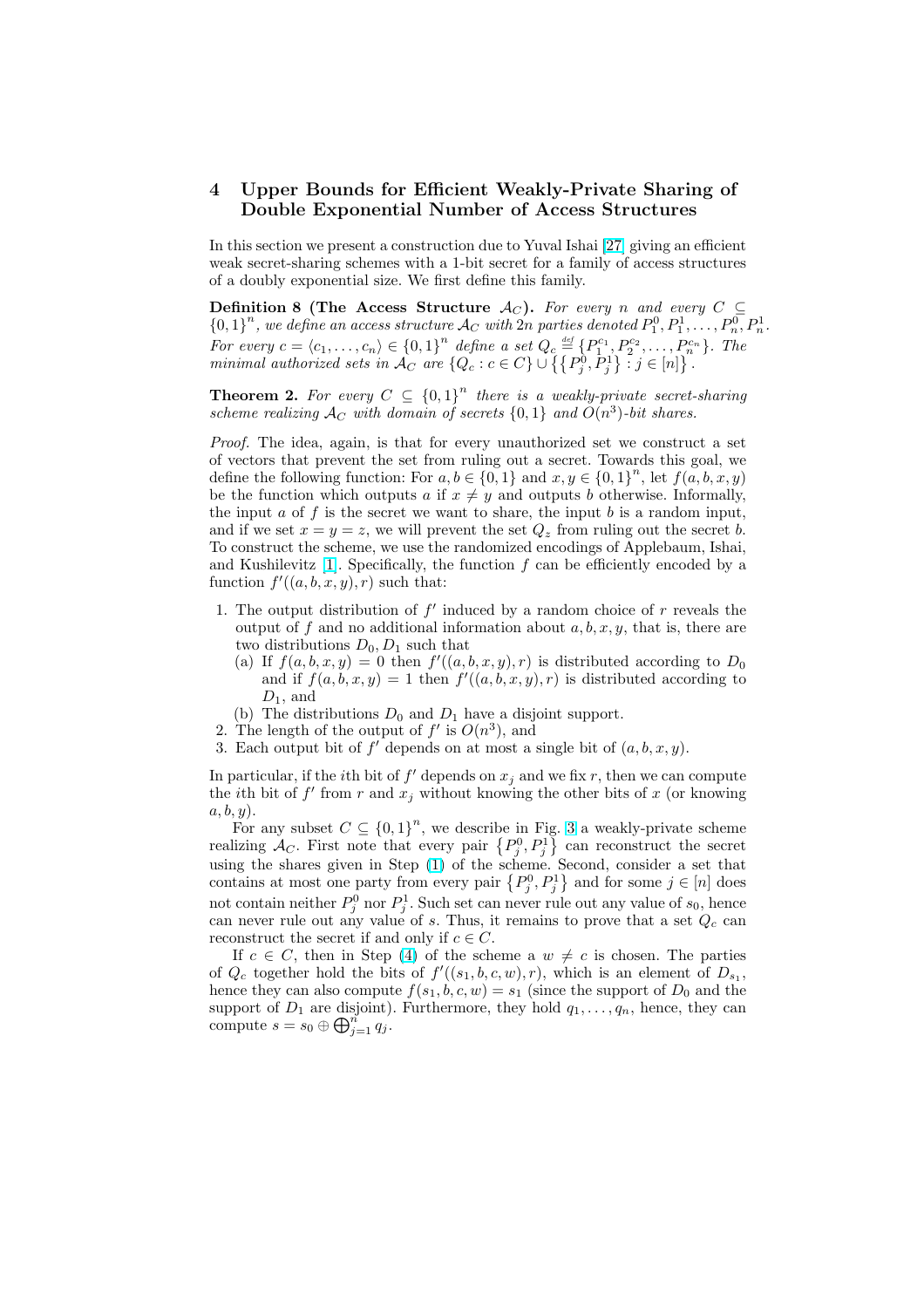<span id="page-11-0"></span>To share a secret  $s \in \{0, 1\}$ :

- 1. For every j choose  $r_j \in \{0,1\}$  at random, and send to  $P_j^0$  the bit  $r_j$ and to  $P_j^1$  the bit  $r_j \oplus s$ ,
- 2. Choose  $s_0 \in \{0,1\}$  at random, define  $s_1 \leftarrow s \oplus s_0$ ,
- 3. For every  $j \in [n-1]$  choose  $q_j \in \{0,1\}$  at random, set  $q_n = s_0 \oplus$  $\sum_{j=1}^{n-1} q_j$ , and send to  $P_j^0$  and  $P_j^1$  the bit  $q_j$ .
- 4. Choose  $w \notin C$  at random, choose  $b \in \{0, 1\}$  at random, and choose a random r.
- 5. Send to player  $P_j^d$ , for  $j \in [n]$  and  $d \in \{0,1\}$ , the value of output bits of  $f'((s_1, b, x, w), r)$  that depend on  $x_j$  assuming that  $x_j = d$ .
- 6. All bits of  $f'((s_1, b, x, w), r)$  that do not depend on bits of x are sent to all parties.

**Fig. 3.** A weakly-private scheme realizing  $A_C$ .

For any  $z \notin C$ , the set of n players  $Q_z$  can never rule out any value of  $s_1$ : When  $w = z$  and  $b = 0$  are chosen in Step (4) of the scheme, the parties of  $Q_z$ can compute a random element of  $D_0$  and when  $w = z$  and  $b = 1$  are chosen in Step (4) of the scheme they can compute a random element of  $D_1$ . Thus, the parties do not know if  $w \neq z$  and they got an element of  $D_{s_1}$  or  $w = z$  and  $b = \overline{s_1}$  and they got an element of  $D_{\overline{s_1}}$ . . The contract of the contract of  $\Box$ 

# 5 Upper Bounds for Weakly-Private Threshold Sharing of One Bit

In this section we construct weakly-private t-out-of-n secret-sharing schemes for sharing one bit. We first present a simple weakly-private 2-out-of-n scheme in which the size of the domain of shares of each party is 4. Generalizing the ideas of this scheme we present a 3-out-of-n scheme in which the size of the domain of shares of each party is 6, and a  $t$ -out-of-n scheme in which the size of the domain of shares of each party is  $\tilde{O}(2^t)$ . Finally, we present a different scheme, based on Shamir's scheme, in which the size of domain of shares is roughly  $n-t/(2(n-t+1))$  (when n is a prime-power). The best known perfect t-out-ofn schemes use domain of shares of size n. By a lower bound of  $[32]$ , the size of the domain of shares in every perfect  $t$ -out-of-n schemes is at least  $n - t$ . Thus, our weakly-private  $t$ -out-of-n secret-sharing schemes are more efficient than every perfect t-out-of-n secret-sharing schemes when  $t < \log n - 2 \log \log n$  and more efficient than known schemes when  $t > n/2$ .

### 5.1 The Weakly-Private Scheme for  $t = 2$

Lemma 4. There exists an anonymous weakly-private 2-out-of-n secret-sharing scheme with domain of secrets  $\{0,1\}$  in which the size of the domain of shares of every party is 4.

*Proof.* To prove the claim we describe a scheme with domain of shares  $\{0, 1, 2, 3\}$ for each party.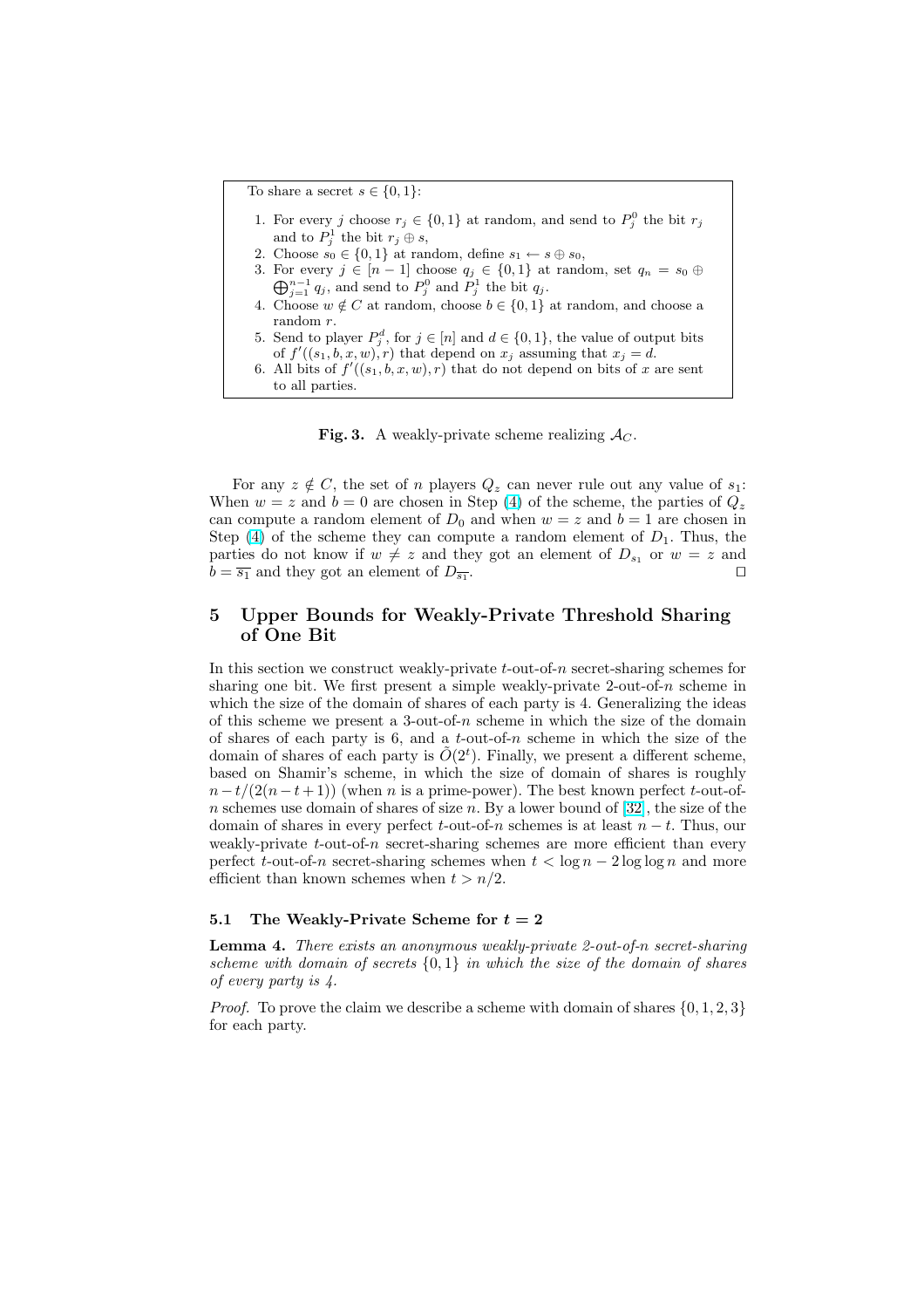- <span id="page-12-0"></span>– To share the secret 0, choose a random index  $i \in [n]$  and choose a random  $\sigma \in \{2,3\}$ . The share of  $P_i$  is  $\sigma$ . The share of  $P_j$ , for  $j \neq i$ , is 0 if  $\sigma = 2$  and 1 if  $\sigma = 3$ .
- To share the secret 1, choose a random index  $i \in [n]$  and choose a random  $\sigma \in \{0,1\}$ . The share of  $P_i$  is  $\sigma$ . The share of  $P_j$ , for  $j \neq i$ , is 3 if  $\sigma = 0$  and 2 if  $\sigma = 1$ .

The 2-out-4 scheme is explicitly described in Example 2.

On one hand, the reconstruction of the secret by any two parties is simple: If the shares are  $\{0, 0\}$ ,  $\{0, 2\}$ ,  $\{1, 1\}$ , or  $\{1, 3\}$ , then the secret is 0. Otherwise the secret is 1. On the other hand, each value is possible for each coordinate for each secret, thus, the scheme is weakly private.  $\Box$ 

Example 2. We explicitly describe the weakly-private 2-out-4 anonymous secretsharing scheme. The shares for the secret 0 are randomly chosen from  $(0, 0, 0, 2)$ ,  $\langle 0, 0, 2, 0 \rangle$ ,  $\langle 0, 2, 0, 0 \rangle$ ,  $\langle 2, 0, 0, 0 \rangle$  and  $\langle 1, 1, 1, 3 \rangle$ ,  $\langle 1, 1, 3, 1 \rangle$ ,  $\langle 1, 3, 1, 1 \rangle$ ,  $\langle 3, 1, 1, 1 \rangle$ . The shares for the secret 1 are randomly chosen from  $\langle 2, 2, 2, 1 \rangle$ ,  $\langle 2, 2, 1, 2 \rangle$ ,  $\langle 2, 1, 2, 2 \rangle$ ,  $\langle 1, 2, 2, 2 \rangle$  and  $\langle 3, 3, 3, 0 \rangle$ ,  $\langle 3, 3, 0, 3 \rangle$ ,  $\langle 3, 0, 3, 3 \rangle$ ,  $\langle 0, 3, 3, 3 \rangle$ .

### 5.2 Weakly-Private Schemes for  $t < \log n$

We now describe a generalization of the above scheme for larger thresholds. Specifically, in the scheme we design: (1) the scheme is anonymous (as defined in Definition 6), (2) in each vector of shares all but at most  $t-1$  coordinates are equal, and (3) every vector of values in  $\Sigma^{t-1}$  is possible for every  $t-1$  parties for every secret (where  $\Sigma$  is the domain of shares of each party).

We will first describe a generic way to construct a weakly-private  $t$ -out-of- $n$ scheme base[d](#page-6-0) on the existence of two functions  $f_0, f_1$  with certain properties. Roughly speaking, these functions take an arbitrary vector of shares of length  $t-$ 1 and stretch it to a vector of shares of length  $n$ . The exact properties we require from these functions are sufficient for proving the correctness of the scheme (however, weaker conditions may also be sufficient for proving correctness). We show a simple construction of  $f_0, f_1$  satisfying these properties for  $t = 3$  with domain of size 6. We then show that certain combinatorial structure can be used to construct such functions  $f_0$  and  $f_1$ , and show that such structures exist implying a *t*-out-of-*n* scheme with domain of shares of size  $O(t^2 2^t)$ .

**Lemma 5.** Let t be an integer,  $\Sigma$  be a finite domain, and  $\Sigma_0$  and  $\Sigma_1$  be a **Lemma 5.** Let t be an integer,  $\Sigma$  be a finite domain, and  $\Sigma_0$  and  $\Sigma_1$  be a partition of  $\Sigma$ . Assume there are two functions  $f_0, f_1$ , where  $f_s : \binom{\Sigma_s}{\langle z \rangle} \to \Sigma_s$ for  $s \in \{0,1\}$  satisfying

$$
\forall_{A_0 \subseteq \Sigma_0, A_1 \subseteq \Sigma_1 \text{such that } |A_0| + |A_1| \leq t} f_0(A_1) \notin A_0 \lor f_1(A_0) \notin A_1. \tag{1}
$$

Then, for every  $n \geq t$  there is an anonymous weakly-private t-out-of-n scheme with domain of secrets  $\{0,1\}$  and domain of shares  $\Sigma$  for each party.

*Proof.* We describe the scheme using the given functions  $f_0$  and  $f_1$ . To share the secret  $s \in \{0,1\}$ , do the following:

1. Choose  $t-1$  random distinct indices  $i_1, \ldots, i_{t-1} \in [n]$  and choose  $t-1$ random values  $\sigma_1, \ldots, \sigma_{t-1}$  for the parties  $P_{i_1}, \ldots, P_{i_{t-1}}$  respectively.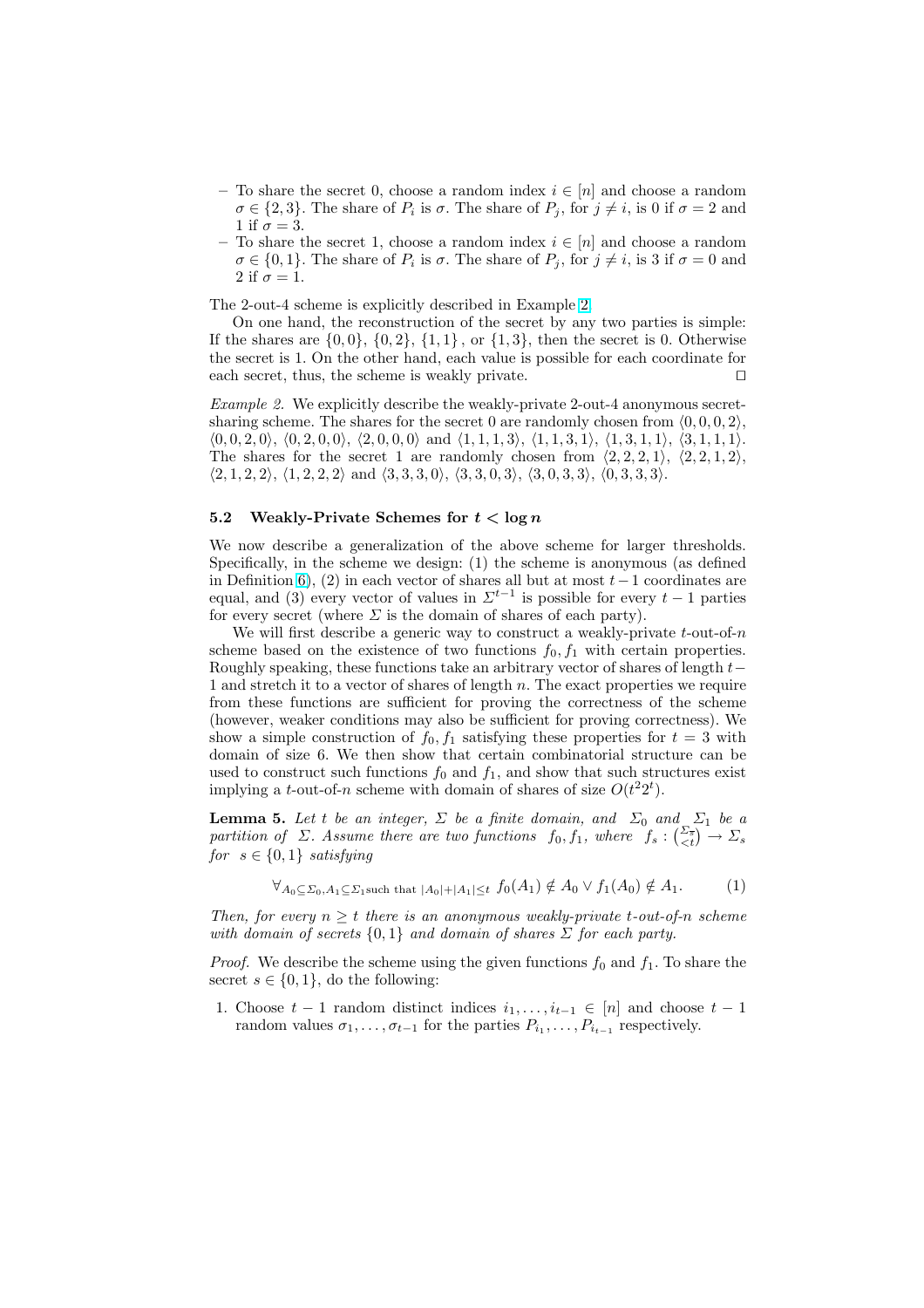<span id="page-13-0"></span>2. Let  $A_{\overline{s}}$  be the set of elements of  $\Sigma_{\overline{s}}$  in  $\sigma_1, \ldots, \sigma_{t-1}$ . For every  $\ell \notin \{i_1, \ldots, i_{t-1}\},$ the share of  $P_\ell$  is  $f_s(A_{\overline{s}})$ .

The privacy is guaranteed since every  $t - 1$  parties can be chosen in Step 1. We next argue that Property (1) implies the correctness of the scheme. That is, every vector of  $t$  shares is possible for at most one secret. Assume towards contradiction that  $\mathbf{b} = \langle b_1, \ldots, b_t \rangle$  is possible both for the secret 0 and for the secret 1. For  $s \in \{0,1\}$ , let  $B_s$  be the set of elements of  $\sum_s$  in the vector **b** (witho[ut](#page-12-0) repetition). As **b** is possible for [a](#page-12-0) secret  $s \in \{0, 1\}$ , in Step 1 of the scheme some vector  $\sigma = \langle \sigma_1, \ldots, \sigma_{t-1} \rangle$  could have been chosen, where  $A_{\overline{s}}$  are the elements of  $\Sigma_{\overline{s}}$  in this vector (without repetition). The vector **b** is obtained by taking a sub-vector of  $\sigma$  and completing it to a vector of length t with the value  $f_s(A_{\overline{s}})$ (possibly with repetitions). Therefore, the following condi[tio](#page-12-0)ns must hold:

1.  $B_{\overline{s}} \subseteq A_{\overline{s}},$ 

2. Let  $n^s$  be the number of times that  $f_s(A_{\overline{s}})$  appears in **b**. Thus,

$$
n^s \ge |A_{\overline{s}}| - |B_{\overline{s}}| + 1 \ge 1. \tag{2}
$$

In particular,  $f_s(A_{\overline{s}})$  appears at least once in **b**.

Thus,  $f_0(A_1) \in B_0 \subseteq A_0$  and  $f_1(A_0) \in B_1 \subseteq A_1$ . Furthermore,  $|B_0| + |B_1| \leq$  $t-n^0-n^1+2$  (since  $f_0(A_1)$  appears  $n^0$  times in **b** and  $f_1(A_0)$  appears  $n^1$  times in b), thus  $|A_0| + |A_1| \le t$  (by (2)). This contradicts Property (1), and thus the scheme is correct.  $\Box$ 

We next reformulate Lemma 5 using only one function  $f_0$ .

**Lemma 6.** Let t be an integer,  $\Sigma$  be a finite domain, and  $\Sigma_0$  and  $\Sigma_1$  be a partition of  $\Sigma$ , decume there is a function  $f_1: (\Sigma_1) \longrightarrow \Sigma_2$  each that for every **Lemma 6.** Let t be an integer,  $\Sigma$  be a finite domain, and  $\Sigma_0$  and  $\Sigma_1$  be a partition of  $\Sigma$ . Assume there is a function  $f_0: \begin{pmatrix} \Sigma_t \\ \Sigma_t \end{pmatrix} \to \Sigma_0$  such that for every  $A_0 \subseteq \Sigma_0$ , where  $|A_0| < t$ ,

$$
\bigcup \{A_1 \subseteq \Sigma_1 : |A_0| + |A_1| \leq t \text{ and } f_0(A_1) \in A_0\} \subsetneq \Sigma_1.
$$
 (3)

Then, for every  $n \geq t$  there is an anonymous weakly-private t-out-of-n scheme with domain of secrets  $\{0,1\}$  and domain of shares  $\Sigma$  for each party.

*Proof.* We show that there is a function  $f_1$  such that  $f_0, f_1$  satisfy Property (1) of Lemma 5. For every  $A_0 \subseteq \Sigma_0$  define  $f_1(A_0)$  as any element  $\sigma$  in

$$
\Sigma_1 \setminus \left( \bigcup \{ A_1 \subseteq \Sigma_1 : |A_0| + |A_1| \leq t \text{ and } f_0(A_1) \in A_0 \} \right).
$$

Now, if  $f_0(A_1) \in A_0$  $f_0(A_1) \in A_0$  $f_0(A_1) \in A_0$ , then  $\sigma \notin A_1$ , thus,  $f_0, f_1$  satisfy Property (1).

### Specific implementation for  $t = 3$

Lemma 7. There exists an anonymous weakly-private 3-out-of-[n](#page-12-0) secret-sharing scheme with domain of secrets  $\{0,1\}$  in which the size of the domain of shares of every party is 6.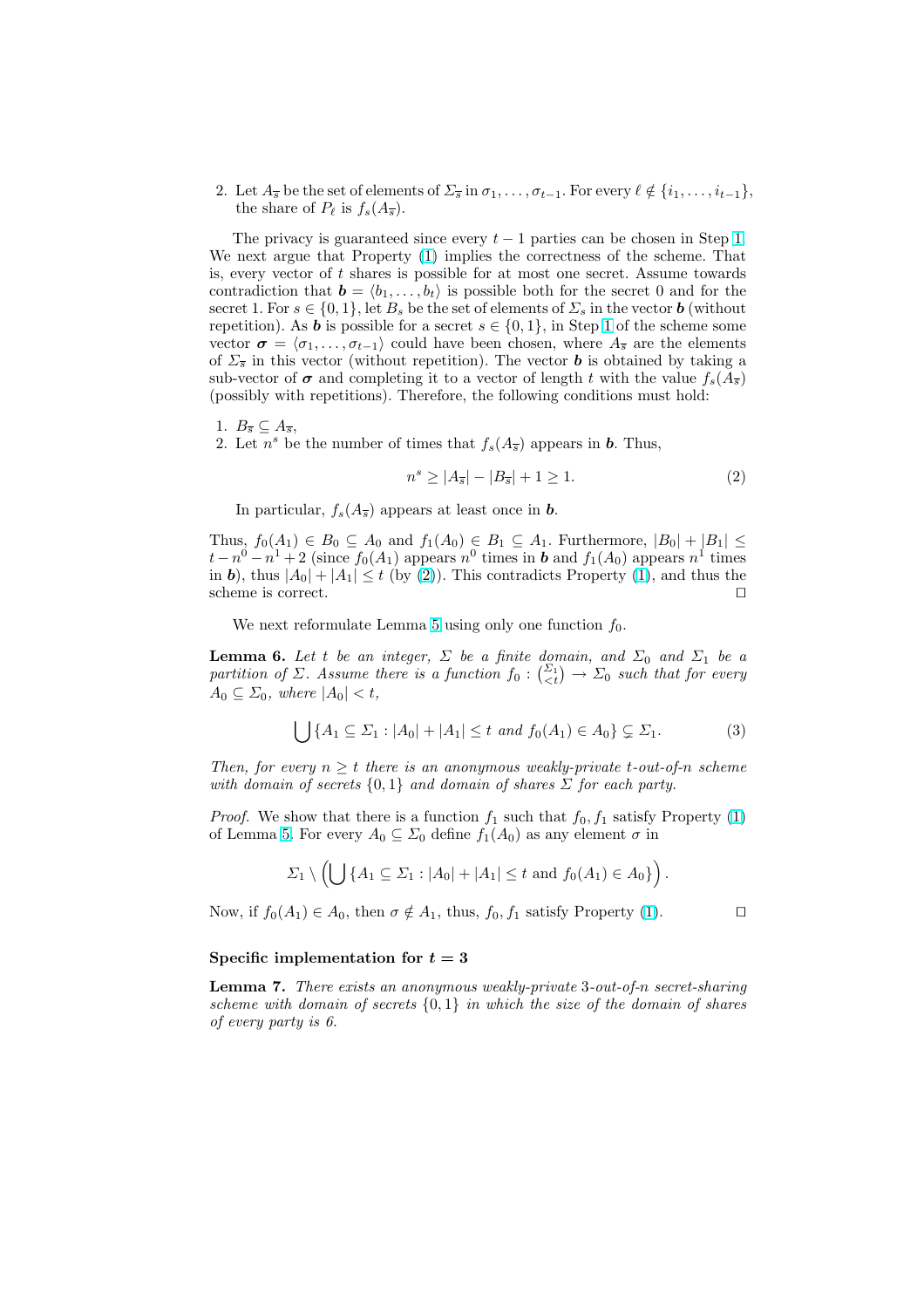<span id="page-14-0"></span>*Proof.* We show how to implement the functions  $f_0, f_1$  satisfying Property (1) of Lemma 5 with  $\Sigma_0 = \{0, 1, 2\}, \Sigma_1 = \{3, 4, 5\}, \text{ and } \Sigma = \Sigma_0 \cup \Sigma_1$ . Define  $f_0$  and  $f_1$  as follows:

|                                    | $A_0$ | $A_1$ s.t. $ A_0 $ +<br>$ A_1  \leq t$<br>and $f_0(A_1) \in A_0$ | $f_1(A_0)$ |
|------------------------------------|-------|------------------------------------------------------------------|------------|
|                                    |       |                                                                  |            |
| $\lceil 3 \rceil$                  | 0     | $\emptyset$ , $\{3\}$ , $\{3, 5\}$                               |            |
| $\left 4\right $<br>$\overline{2}$ |       | $\{4\}, \{3,4\}$                                                 | 5          |
| (5)                                | 2     | $\{5\}$ , $\{4,5\}$                                              |            |
| $\{3,4\}$                          |       | $\emptyset$ , $\{3\}$ , $\{4\}$                                  | 5          |
| $\{3,5\}$<br>2                     |       | $\{3\}, \{5\}$                                                   |            |
|                                    |       | $\{5\}$<br>$\{4\},\,$                                            |            |

As indicated by the table, Property  $(3)$  holds for  $f_0$ ; the function  $f_1$  is constructed using Lemma 6.  $\Box$ 

Remark 1. We next explain why we need a share domain of size six in the above 3-out-of-n scheme. Assume,  $f_0, f_1$  satisfy Property (1). Thus, for example, if  $f_1({0, 1}) = \sigma$  we require  $f_0({\{\sigma\}}) \neq 0, 1$ , and  $|\Sigma_0| \geq 3$ . Similarly,  $|\Sigma_1| \geq 3$ .

#### Generic implementation using set-systems

To construct the weakly-private  $t$ -out-of-n secret-sharing schemes for larger values of  $t$  we use a set-system with specific properties. The existence of such set-system is basically equivalent to the existence of a function  $f_0$  satisfying Property (3) in Lemma 6. The definition of the set-system we use is similar to the definition used in [37] and the construction we present is the same as theirs.

**Definition 9.** Let  $\mathcal{C} = \{C_1, \ldots, C_m\}$  be a collection of m sets and  $B = \bigcup_{i=1}^m C_i$ . We say that C is an  $(\ell, m, b)$  set-system if the following three requirements hold:

- 1.  $|\mathcal{C}| = m$  $|\mathcal{C}| = m$  $|\mathcal{C}| = m$  and  $|B| \leq b$ [,](#page-13-0)
- 2. The union of every  $\ell$  sets in C is properly contained in B. That is, for every  $A_0 \subset [m],$  where  $|A_0| = \ell,$

$$
\bigcup_{i\in A_0} C_i \subsetneq B,
$$

3. Every subset of  $A_1 \subseteq B$  of size  $\ell$  is contained in at least one  $C_i$ , that is,  $A_1 \subseteq C_i$ .

It is easy to satisfy one of the above Conditions 2 and 3. For example, to satisfy Conditions 2 we can partition B to  $\ell + 1$  disjoint non-empty sets. To satisfy Conditions 3 we can take  $\mathcal{C} = \{B\}$ . The difficulty is to satisfy the two conditions simultaneously.

*Example 3.* Let  $B = [\ell^2 + 1]$  and C be the collection of all subsets of size  $\ell$  of B. Then, C is an  $(\ell, m, \ell^2 + 1)$  set-system, where  $m \stackrel{\text{def}}{=} {\ell^2 + 1 \choose \ell}$  $= 2^{O(\ell \log \ell)}$ . Clearly, Items 1 and 3 of Definition 9 hold. To prove that Item 2 holds, notice that the size of B is  $\ell^2 + 1$  and the size of each set in C is  $\ell$ , thus the size of the union of  $\ell$  subsets is at most  $\ell^2$ , that is, there exists at least one element of B that is not in the union of the  $\ell$  sets.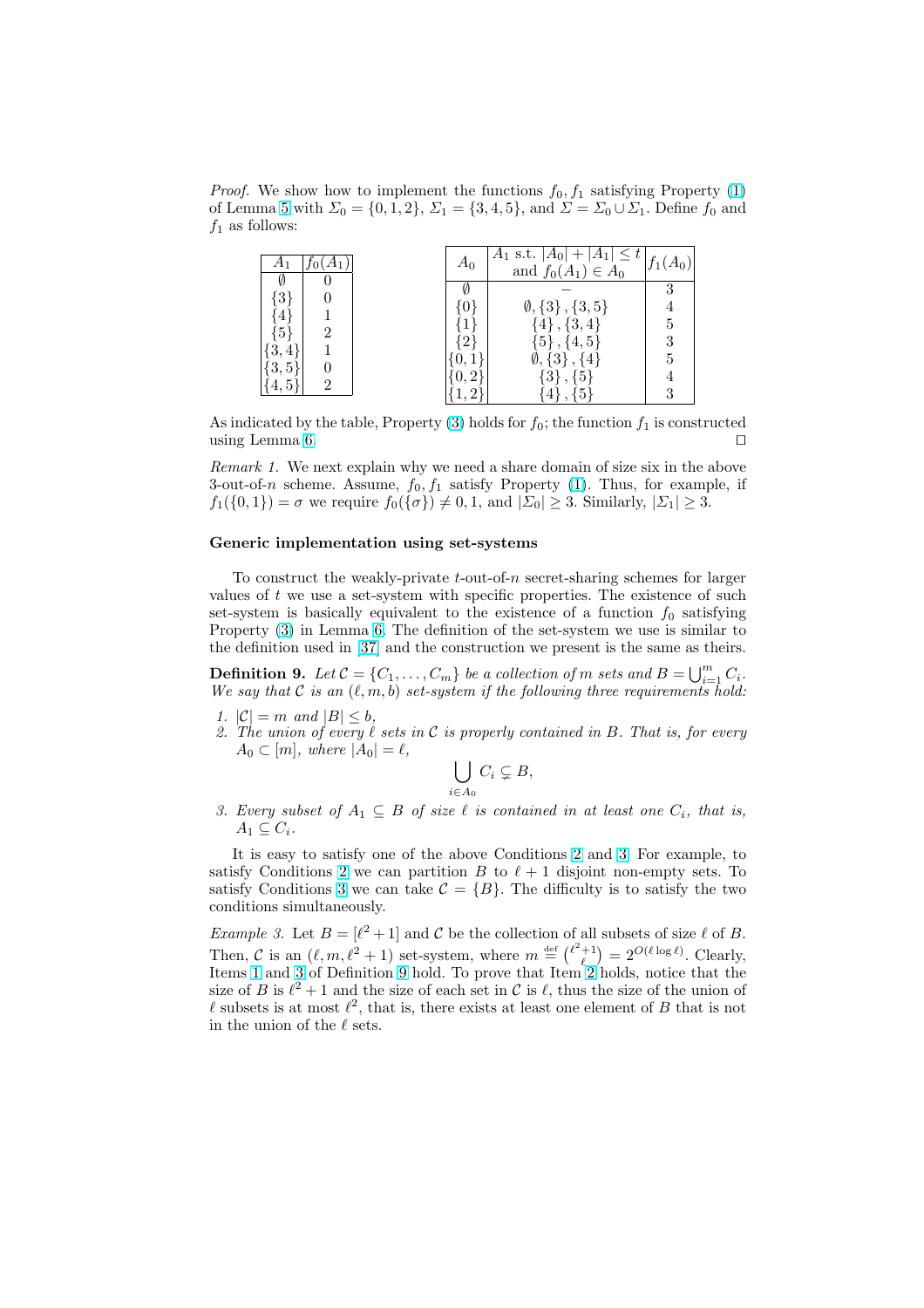**Lemma 8.** If there is a  $(t-1,m,b)$  set-system, then there is an anonymous weakly-private t-out-of-n secret-sharing scheme with domain of secrets  $\{0, 1\}$  and domain of shares of size  $m + b$ .

*Proof.* Let  $C_1, \ldots, C_m$  be a  $(t-1, m, b)$  set-system and  $B = \bigcup_{i=1}^m C_i$ . Without loss of generality, assume that  $B \cap [m] = \emptyset$ . Let  $\Sigma_0 = [m]$  and  $\Sigma_1 = B$ . We define foss of generatity, assume that  $B \cap [m] = \emptyset$ . Let  $\angle_0 = [m]$  and  $\angle_1 = B$ . We define  $f_0: \binom{[\Sigma_1]}{\leq t} \to \Sigma_0$  satisfying the condition of Lemma 6: For every  $A_1 \subset B$  of size at most  $t-1$ , we define  $f_0(A_1)$  as the smallest i such that  $A_1 \subseteq C_i$ . By Item 3 such *i* exists.

We prove that a stronger condition that Property (3) of Lemma 6 holds, namely, we prove that for every  $A_0 \subseteq \Sigma_0$ 

$$
\bigcup \{A_1 \subseteq \Sigma_1 : |A_1| \le t - 1 \text{ and } f_0(A_1) \in A_0\} \subsetneq \Sigma_1.
$$
 (4)

Notice that  $\overline{\phantom{a}}$ 

$$
\bigcup \{ A_1 \subseteq \Sigma_1 : |A_1| \le t - 1 \text{ and } f_0(A_1) \in A_0 \}
$$
  
= 
$$
\bigcup_{i \in A_0} \left( \bigcup \{ A_1 \subseteq \Sigma_1 : |A_1| \le t - 1 \text{ and } f_0(A_1) = i \} \right).
$$

However,  $f_0(A_1) = i$  implies that  $A_1 \subseteq C_i$ . Thus,

$$
\bigcup \{A_1 \subseteq \Sigma_1 : |A_1| \le t - 1 \text{ and } f_0(A_1) \in A_0\} \subseteq \bigcup_{i \in A_0} C_i \subsetneq \Sigma_1
$$

(by Item 2 of Definition 9). By Lemma 6, there is a secret-sharing scheme with the parameters promised in the lemma.  $\Box$ 

We show the existence of an  $(\ell, m, m)$  set-system using a probabilistic proof provided that  $\ell = O(\log m)$ . The construction is simple; we choose m subsets independ[en](#page-14-0)tly with unif[orm](#page-14-0) distributio[n.](#page-13-0)

**Lemma 9.** Let  $m = 2^{\ell+1}\ell^2$ . There exists an  $(\ell, m, m)$  set-system.

*Proof.* We show the existence using a probabilistic proof. Define  $B = [m]$ . Pick m sets  $C_1, \ldots, C_m \subset B$  where each set is chosen independently with uniform distribution (in particular,  $Pr[j \in C_i] = 1/2$  for every i and j).

We prove that with positive probability Conditions 2 and 3 hold, thus, there exists a "good" choice such that  $\{C_1, \ldots, C_m\}$  is an  $(\ell, m, m)$  set-system.

We first prove that Condition 2 holds with probability greater than 0.5. First fix a set  $A_0 \in [m]$  of size  $\ell$ . For every index  $j \in [m]$ , the probability that for at least one  $i \in A_0$  t[he](#page-14-0) index j is in  $C_i$  is  $1 - 2^{-\ell}$ . The probability that  $\bigcup_{i\in A_0} C_i = B$  is the probability that f[or](#page-14-0) every  $j \in [m]$  for at least one  $i \in A_0$  the index j is in  $C_i$ . This probabilit[y i](#page-14-0)s  $(1 - 2^{-\ell})^m \leq e^{-m/2^{\ell}}$ . Thus, by the union bound, the probability that there exists a set  $A_0$  violating Condition 2 is at most bound, the probability that there exists a set  $A_0$  violating Condition 2 is at most<br>  $\binom{m}{\ell}e^{-m/2^{\ell}} < e^{\ell \ln m - m/2^{\ell}}$ . By our choice of m, this probability is less than half.

The same calculations show that Condition 3 holds with probability greater than 0.5. First fix a set  $A_1 \subset B$  of size  $\ell$ . The probability that  $A_1 \subseteq C_i$  for a fixed *i* is  $2^{-\ell}$ . Thus, the probability that  $A_1 \not\subseteq C_i$  for every  $i \in [m]$  is  $(1 - 2^{-\ell})^m \le$  $e^{-m/2^{\ell}}$ . By the union bound, the probability that there exists a set  $A_1$  violating Condition 3 is at most  $\binom{m}{\ell}e^{-m/2^{\ell}} < e^{\ell \ln m - m/2^{\ell}} < 1/2$  $\binom{m}{\ell}e^{-m/2^{\ell}} < e^{\ell \ln m - m/2^{\ell}} < 1/2$  $\binom{m}{\ell}e^{-m/2^{\ell}} < e^{\ell \ln m - m/2^{\ell}} < 1/2$ .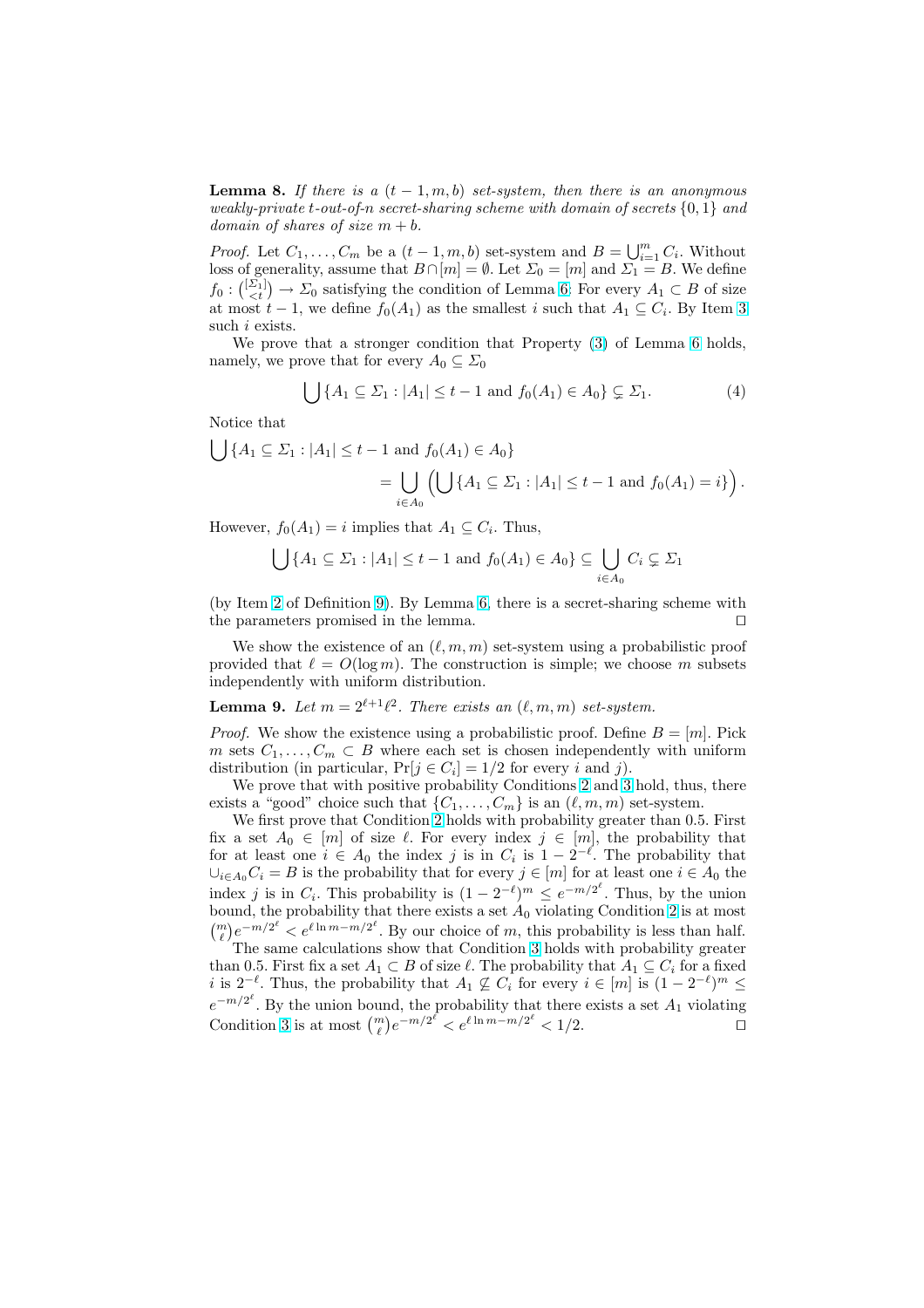To share a secret  $s \in \{0,1\}$  using a domain of shares  $\Sigma \subseteq \text{GF}(q)$  of size  $\lfloor q - (q - 1)(2(n - t + 1)) \rfloor + 1$ , where  $q \ge n$  is a prime-power: 1. Pick random  $s_1, \ldots, s_{t-1} \in \Sigma$ , and let  $a \leftarrow s$ . 2. Compute the unique polynomial  $Q_a$  of degree at most  $t-1$  such that  $-Q_a(i) = s_i$  for every  $1 \leq i \leq t-1$ . − The coefficient of  $x^{t-1}$  in  $Q_a$  is a. 3. If  $Q_a(i) \notin \Sigma$  for some  $t \leq i \leq n$ , then  $a \leftarrow a + 2$ ; Goto Step 2. 4. (\* We found an a such  $s \equiv a \pmod{2}$  and  $Q_a(i) \in \Sigma$  for  $1 \leq i \leq n *$ ) The share of  $P_i$  is  $Q_a(i)$ .

Fig. 4. A t-out-of-n secret-sharing scheme with domain of shares of size  $|q - (q - 1)(2(n - t + 1))| + 1.$ 

**Theorem 3.** There is an anonymous weakly-private t-out-of-n secret-sharing scheme with domain of secrets  $\{0,1\}$  in which the size of the domain of shares of each party is  $2(t-1)^22^t$ .

In the full version of this paper, we discuss the restriction that we used in the construction of the above scheme. In particular, we prove that in every tout-of-n scheme implementing Lemma 5 the size of the domain is  $2^{\Omega(t)}$ , thus our implementation in Theorem 3 is almost optimal.

### 5.3 Weakly-Private Schemes for  $t \geq n/2$

We next present weakly-private  $t$ -out-o[f-](#page-12-0)n secret-sharing schemes for large values of t. For example, when n is a prime-power, we construct an  $(n - 1)$ -out-of-n scheme with share domain of size roughly 0.75n for every party. For  $t \approx n/2$ , we construct a scheme with domain of shares of size  $n-1$ . In our scheme, we restrict the domain of shares in a variant of Shamir's scheme [44] to a subset of the field. In this variant of Shamir's scheme, the secret is the coefficient of  $x^{t-1}$  in the polynomial (compared to  $x^0$  in Shamir's scheme). The advantage of this variant is that it reduces the size of the field by 1 (yielding the best known perfect  $t$ -out-of-n scheme for sharing 1-bit secrets). Unlike the p[revi](#page-19-0)ous schemes for  $t < \log n$ , the scheme we present in this section is not anonymous.

**Theorem 4.** Let  $n \in \mathbb{N}$  be integer and  $q \geq n$  be a prime-power. For every  $1 < t < n$  there is a weakly-private t-out-of-n secret-sharing scheme in which the  $1 < t < n$  there is a weakly-private t-out-of-n secret-sharing schen<br>size of the domain of shares of each party is  $\left| q - \frac{q-1}{2(n-t+1)} \right| + 1$ .

Proof. We describe the scheme in Fig. 4. All arithmetic in the scheme is in  $GF(q)$ . To simplify the notations, we assume that the elements of  $GF(q)$  are  $\{0, \ldots, q-1\}$ . In the proof below of the weak privacy, we prove that for every  $s_1, \ldots, s_{t-1} \in \Sigma$  there exists at least one value a satisfying the conditions of Step 4, thus the scheme terminates. We say that a polynomial Q passes through a share  $s_i$  of  $P_i$  if  $Q(i) = s_i$ .

The reconstruction of the secret by  $t$  parties is done as in Shamir's scheme: the parties compute the unique polynomial  $Q$  of degree  $t-1$  that passes through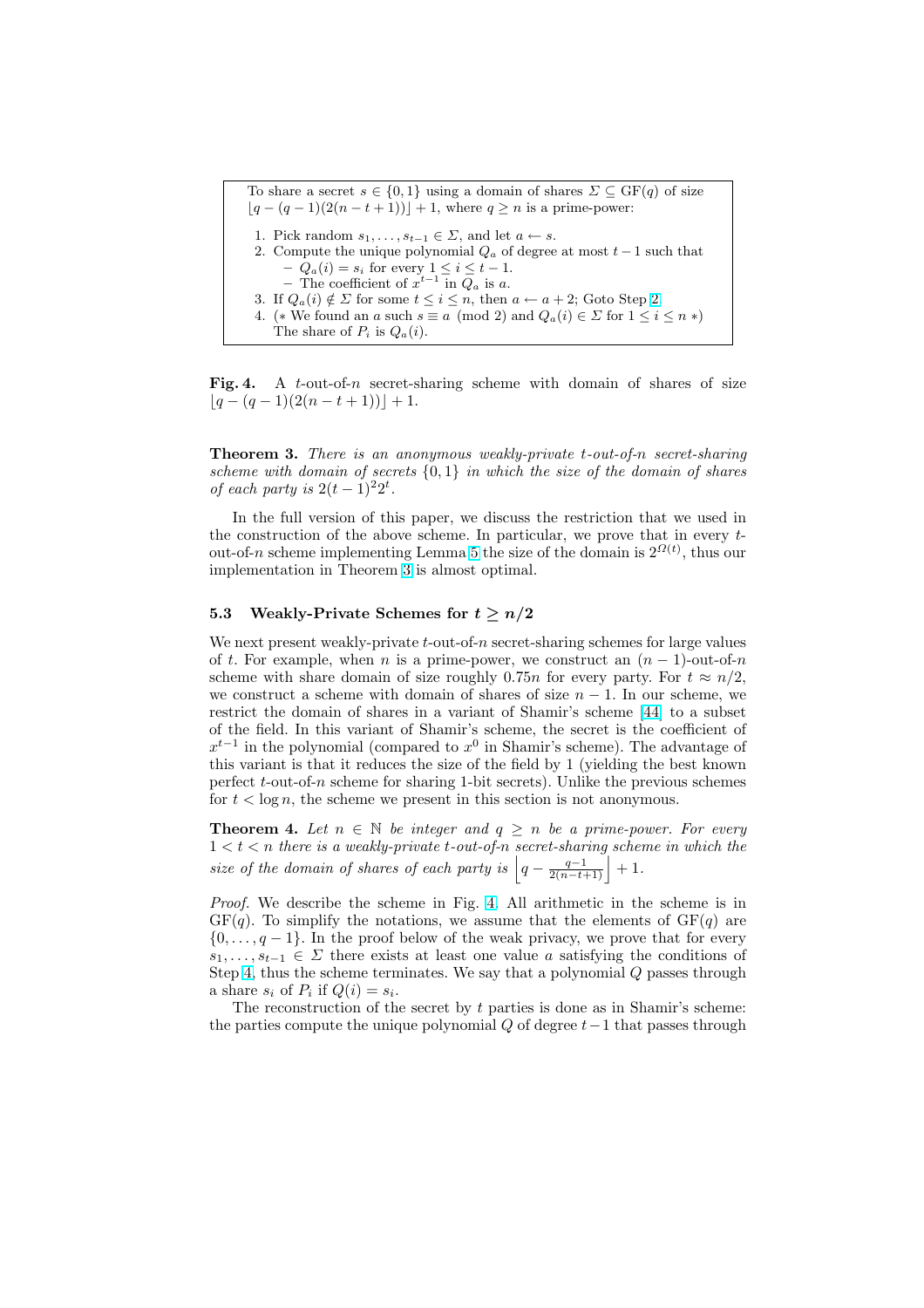<span id="page-17-0"></span>their shares, compute the coefficient a of  $x^{t-1}$  in Q, and output a mod 2. We next prove the weak privacy of the scheme, that is, every  $t-1$  parties are unable to rule out either secret. Fix any set C of  $t-1$  parties, fix any  $t-1$  values  $\langle s_i \rangle_{P_i \in C}$ in  $\Sigma$  as the shares of C, and fix a secret  $s \in \{0,1\}$ . There are at least  $(q-1)/2$ values a such that  $a \equiv s \mod 2$ . If for one such a the unique polynomial Q of degree  $t-1$  with coefficient a of  $x^{t-1}$  that passes through the shares of C satisfies  $Q(i) \in \Sigma$  for every  $i \notin C$ , then the shares  $\langle s_i \rangle_{P_i \in C}$  are possible for C given s. We will show that every party  $P_i \notin C$  eliminates at most  $q-|\Sigma| < \frac{q-1}{2(n-t+1)}$  values of a and there are  $n-t+1$  parties not in C. Thus, since  $(n-t+1)\frac{q-1}{2(n-t+1)} \leq \frac{q-1}{2}$ , there is at least one a that survives.

To complete the proof, we fix  $P_i \notin C$ , and prove that  $P_i$  eliminates at most  $q - |\Sigma|$  values of a. For each value  $s_i \in \{0, \ldots, q-1\} \setminus \Sigma$ , there is a unique polynomial of degree  $t - 1$  that passes through the shares of  $C \cup \{P_i\}$ . Thus, such value  $s_i$  only eliminates the coefficient of  $x^{t-1}$  in this polynomial.  $\Box$ 

## 6 Lower Bounds for Weakly-Private Threshold Schemes

We state lower bounds on the size of domain of shares in weakly-private t-outof-n schemes. The proofs of these results appear in the full version of this paper.

**Lemma 10.** Let  $n \geq 9$ . In every weakly-private 2-out-of-n secret-sharing scheme with domain of secrets  $\{0,1\}$ , the size of the domain of shares of at least one party is at least 4.

**Theorem 5.** In every anonymous weakly-private t-out-of-n secret-sharing scheme with domain of secrets  $\{0,1\}$ , the size of the domain of shares of at least one with domain of secrets  $\{0, 1\}$ , the size<br>party is at least min  $\{2t, \sqrt{(n-t)/2}\}$ .

Theorem 6. In every weakly-private t-out-of-n secret-sharing scheme with domain of secrets  $\{0,1\}$ , the size of the domain of shares of at least one party is at least min  $\left\{t, \frac{\log \log (n-t)}{2 \log \log \log (n-t)}\right\}$ . Furthermore, if  $n > t-1+(t-1)(2t-1)^{2((2t-1)^{t-1})}$ , size of the aomain of shares of at least one party is at  $\Big\}$ . Furthermore, if  $n > t-1+(t-1)(2t-1)^{2((2t-1)^{t-1})}$ , in every weakly-private t-out-of-n secret-sharing scheme with domain of secrets  ${0, 1}$ , the size of the domain of shares of at least one party is at least 2t.

Acknowledgments. We thank Benny Chor, Eyal Kushilevitz, Noam Livne, and Enav Weinreb for helpful discussions on this subject. We thank Yuval Ishai for allowing us to include the results described in Section 4.

### References

- 1. B. Applebaum, Y. Ishai, and E. Kushilevitz. Crypto[gra](#page-10-0)phy in  $NC<sup>0</sup>$ . In *Proc. of* the 45th Symp. on Foundations of Computer Science, pages 166–175, 2004.
- 2. P. Beguin and A. Cresti. General short computational secret sharing schemes. In EUROCRYPT '95, vol. 921 of LNCS, pages 194–208. 1995.
- 3. A. Beimel. Secure Schemes for Secret Sharing and Key Distribution. PhD thesis, Technion – Israel Institute of Technology, 1996.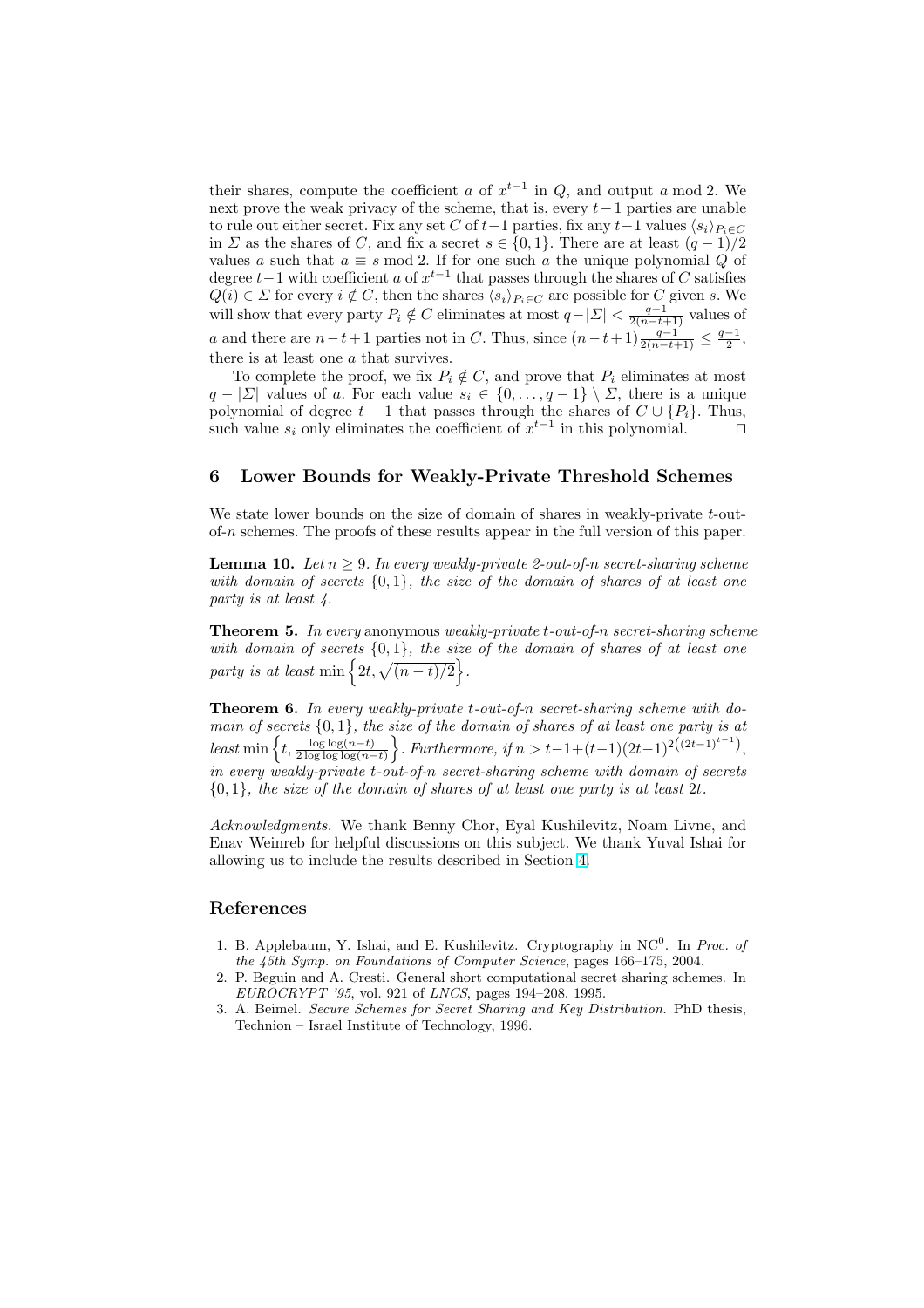- <span id="page-18-0"></span>4. A. Beimel. On private computation in incomplete networks. Distributed Computing, 2006.
- 5. A. Beimel and B. Chor. Communication in key distribution schemes. IEEE Trans. on Information Theory, 42(1):19–28, 1996.
- 6. A. Beimel and Y. Ishai. On the power of nonlinear secret-sharing. SIAM J. on Discrete Mathematics, 19(1):258–280, 2005.
- 7. A. Beimel and N. Livne. On matroids and non-ideal secret sharing. In TCC 2006, vol. 3876 of LNCS, pages 482–501, 2006.
- 8. M. Ben-Or, S. Goldwasser, and A. Wigderson. Completeness theorems for noncryptographic fault-tolerant distributed computations. In Proc. of the 20th STOC, pages 1–10, 1988.
- 9. J. Benaloh and J. Leichter. Generalized secret sharing and monotone functions. In CRYPTO '88, vol. 403 of LNCS, pages 27–35. 1990.
- 10. G. R. Blakley. Safeguarding cryptographic keys. In Proc. of the 1979 AFIPS National Computer Conference, pages 313–317. 1979.
- 11. C. Blundo, A. De Santis, R. de Simone, and U. Vaccaro. Tight bounds on the information rate of secret sharing schemes. Designs, Codes and Cryptography, 11(2):107–122, 1997.
- 12. C. Blundo, A. De Santis, A. Giorgio Gaggia, and U. Vaccaro. New bounds on the information rate of secret sharing schemes. IEEE Trans. on Information Theory, 41(2):549–553, 1995.
- 13. C. Blundo, A. De Santis, A. Herzberg, S. Kutten, U. Vaccaro, and M. Yung. Perfectly secure key distribution for dynamic conferences. Info. and Comput., 146(1):1–23, 1998.
- 14. C. Blundo and D. R. Stinson. Anonymous secret sharing schemes. Discrete Applied Math. and Combin. Operations Research and Comp. Sci., 77:13–28, 1997.
- 15. E. F. Brickell. Some ideal secret sharing schemes. Journal of Combin. Math. and Combin. Comput., 6:105–113, 1989.
- 16. E. F. Brickell and D. M. Davenport. On the classification of ideal secret sharing schemes. J. of Cryptology, 4(73):123–134, 1991.
- 17. R. M. Capocelli, A. De Santis, L. Gargano, and U. Vaccaro. On the size of shares for secret sharing schemes. J. of Cryptology, 6(3):157–168, 1993.
- 18. D. Chaum, C. Crépeau, and I. Damgård. Multiparty unconditionally secure protocols. In Proc. of the 20th STOC, pages 11–19, 1988.
- 19. R. Cramer, I. Damgård, and U. Maurer. General secure multi-party computation from any linear secret-sharing scheme. In EUROCRYPT 2000, vol. 1807 of LNCS, pages 316–334. 2000.
- 20. L. Csirmaz. The size of a share must be large. In  $EUROCRYPT' 34$ , vol. 950 of LNCS, pages 13–22. 1995. Also in: J. of Cryptology, 10(4):223–231, 1997.
- 21. L. Csirmaz. The dealer's random bits in perfect secret sharing schemes. Studia Sci. Math. Hungar., 32(3–4):429–437, 1996.
- 22. I. Damgård and R. Thorbek. Linear integer secret sharing and distributed exponentiation. In PKC 2006, vol. 3958 of LNCS, pages 75 – 90. 2006.
- 23. Y. Desmedt and Y. Frankel. Shared generation of authenticators and signatures. In CRYPTO '91, vol. 576 of LNCS, pages 457–469. 1992.
- 24. M. van Dijk. On the information rate of perfect secret sharing schemes. Designs, Codes and Cryptography, 6:143–169, 1995.
- 25. M. van Dijk. A linear construction of secret sharing schemes. Designs, Codes and Cryptography, 12(2):161–201, 1997.
- 26. V. Goyal, O. Pandey, A. Sahai, and B. Waters. Attribute based encryption for fine-grained access control of encrypted data. In CCS 2006, 2006.
- 27. Y. Ishai. Personal communication. 2006.
- 28. M. Ito, A. Saito, and T. Nishizeki. Secret sharing schemes realizing general access structure. In Proc. of Globecom 87, pages 99–102, 1987.